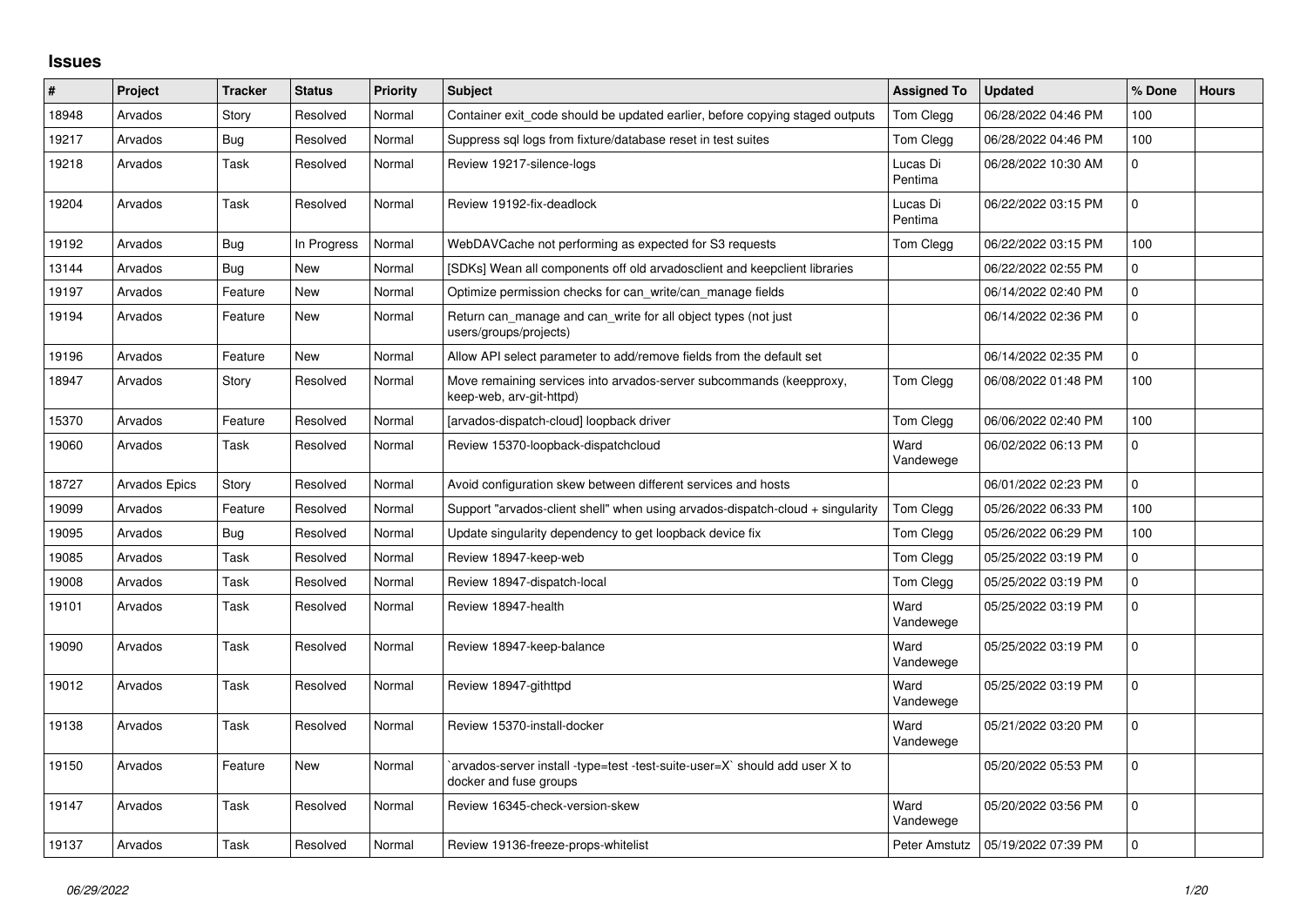| ∦     | Project                | <b>Tracker</b> | <b>Status</b> | <b>Priority</b> | <b>Subject</b>                                                                                                                            | <b>Assigned To</b> | <b>Updated</b>      | % Done       | <b>Hours</b> |
|-------|------------------------|----------------|---------------|-----------------|-------------------------------------------------------------------------------------------------------------------------------------------|--------------------|---------------------|--------------|--------------|
| 19059 | Arvados                | Task           | Resolved      | Normal          | Review 16345-check-clock-skew                                                                                                             | Ward<br>Vandewege  | 05/11/2022 06:27 PM | <sup>0</sup> |              |
| 18794 | Arvados                | Feature        | Resolved      | Normal          | cluster health check fails if some services are using different configs                                                                   | Tom Clegg          | 05/10/2022 03:29 PM | 100          |              |
| 18342 | <b>Arvados Epics</b>   | Story          | New           | Normal          | Stream Keep data to minimize latency and memory usage                                                                                     |                    | 05/09/2022 03:21 PM | 0            |              |
| 17207 | <b>Arvados Epics</b>   | Story          | New           | Normal          | External access to web services running in containers                                                                                     |                    | 05/09/2022 03:20 PM | 0            |              |
| 4551  | Arvados                | Story          | Resolved      | Normal          | [Workbench] [API] Support UTF-8 filenames and stream names in all<br>manifest-handling code.                                              |                    | 05/09/2022 02:56 PM | U            |              |
| 19098 | Arvados                | Task           | Resolved      | Normal          | Review 19095-singularity-bugfix                                                                                                           | Ward<br>Vandewege  | 05/06/2022 06:56 PM | 0            |              |
| 18992 | Arvados                | Feature        | Resolved      | Normal          | Enable local keepstore on slurm/lsf if cluster config file already exists on<br>compute node                                              | Tom Clegg          | 04/19/2022 02:14 PM | 100          |              |
| 18699 | Arvados                | Feature        | Resolved      | Normal          | arvados-server boot - option to bring up multiple clusters for wb2 federation<br>tests                                                    | Tom Clegg          | 04/15/2022 06:53 PM | 100          |              |
| 18985 | Arvados                | Task           | Resolved      | Normal          | Review 18699-boot-multi-cluster                                                                                                           | Tom Clegg          | 04/14/2022 07:40 PM | $\Omega$     |              |
| 18700 | Arvados                | Feature        | Resolved      | Normal          | arvados-server boot - bring up workbench2                                                                                                 | Tom Clegg          | 04/13/2022 03:08 PM | 100          |              |
| 18905 | Arvados                | Task           | Resolved      | Normal          | Review 18700-boot-wb2                                                                                                                     | Tom Clegg          | 04/13/2022 03:08 PM | 0            |              |
| 18958 | Arvados                | Task           | Resolved      | Normal          | Review 18940-go-settings-conf                                                                                                             | Tom Clegg          | 04/01/2022 06:45 PM | 0            |              |
| 18942 | Arvados                | Story          | New           | Normal          | Remove perl SDK, tests, dependencies                                                                                                      |                    | 03/29/2022 02:14 PM | $\Omega$     |              |
| 18803 | Arvados                | Bug            | Resolved      | Normal          | RailsAPI should interpret user identity_url="" to mean null in a create/update<br>request                                                 | Tom Clegg          | 03/24/2022 07:28 PM | 100          |              |
| 18670 | Arvados                | <b>Bug</b>     | Resolved      | Normal          | flaky test suite. TestSubmit in lib/lsf                                                                                                   | Tom Clegg          | 03/24/2022 07:28 PM | 100          |              |
| 18604 | Arvados                | Bug            | Resolved      | Normal          | Use golang "embed" pkg instead of homegrown hack for config.default.yml                                                                   | Tom Clegg          | 03/24/2022 07:28 PM | 100          |              |
| 18596 | Arvados                | Feature        | Resolved      | Normal          | Config option to enable preemptible variants of all instance types                                                                        | Tom Clegg          | 03/24/2022 07:28 PM | 100          |              |
| 18287 | Arvados                | Story          | Resolved      | Normal          | Remove superfluous ExternalURL: "-" entries from config template/defaults file                                                            | Tom Clegg          | 03/24/2022 07:28 PM | 100          |              |
| 17840 | Arvados                | <b>Bug</b>     | Resolved      | Normal          | keep-balance should error out on extra unparsed command line flags                                                                        | Tom Clegg          | 03/24/2022 07:28 PM | 100          |              |
| 3640  | Arvados                | Story          | <b>New</b>    | Normal          | [SDKs] Add runtime option to SDKs (esp Python and arv-mount) to use a<br>filesystem directory block cache as an alternative to RAM cache. |                    | 03/21/2022 03:58 PM | 0            |              |
| 18868 | Arvados                | Task           | Resolved      | Normal          | review 18848-upgrade-yarn3                                                                                                                | Tom Clegg          | 03/16/2022 09:29 PM | 0            |              |
| 18848 | Arvados<br>Workbench 2 | Story          | Resolved      | Normal          | Update to yarn 3                                                                                                                          | Tom Clegg          | 03/16/2022 09:28 PM | 100          |              |
| 3022  | Arvados                | Story          | Closed        | Normal          | Improvements to sortable log viewer                                                                                                       |                    | 03/11/2022 09:45 PM |              |              |
| 5237  | Arvados                | Feature        | Closed        | Normal          | [Workbench] Pipeline re-run dialog should offer docker image choices<br>(latest/same), similar to script version choices                  |                    | 03/11/2022 09:45 PM | $\Omega$     |              |
| 4561  | Arvados                | Feature        | Closed        | Normal          | [SDKs] Refactor run-command so it can be used as an SDK by scripts in a git<br>tree                                                       |                    | 03/11/2022 09:44 PM | 0            |              |
| 5233  | Arvados                | <b>Bug</b>     | Closed        | Normal          | [Tests] Eliminate system globals in test suites                                                                                           |                    | 03/11/2022 09:43 PM |              |              |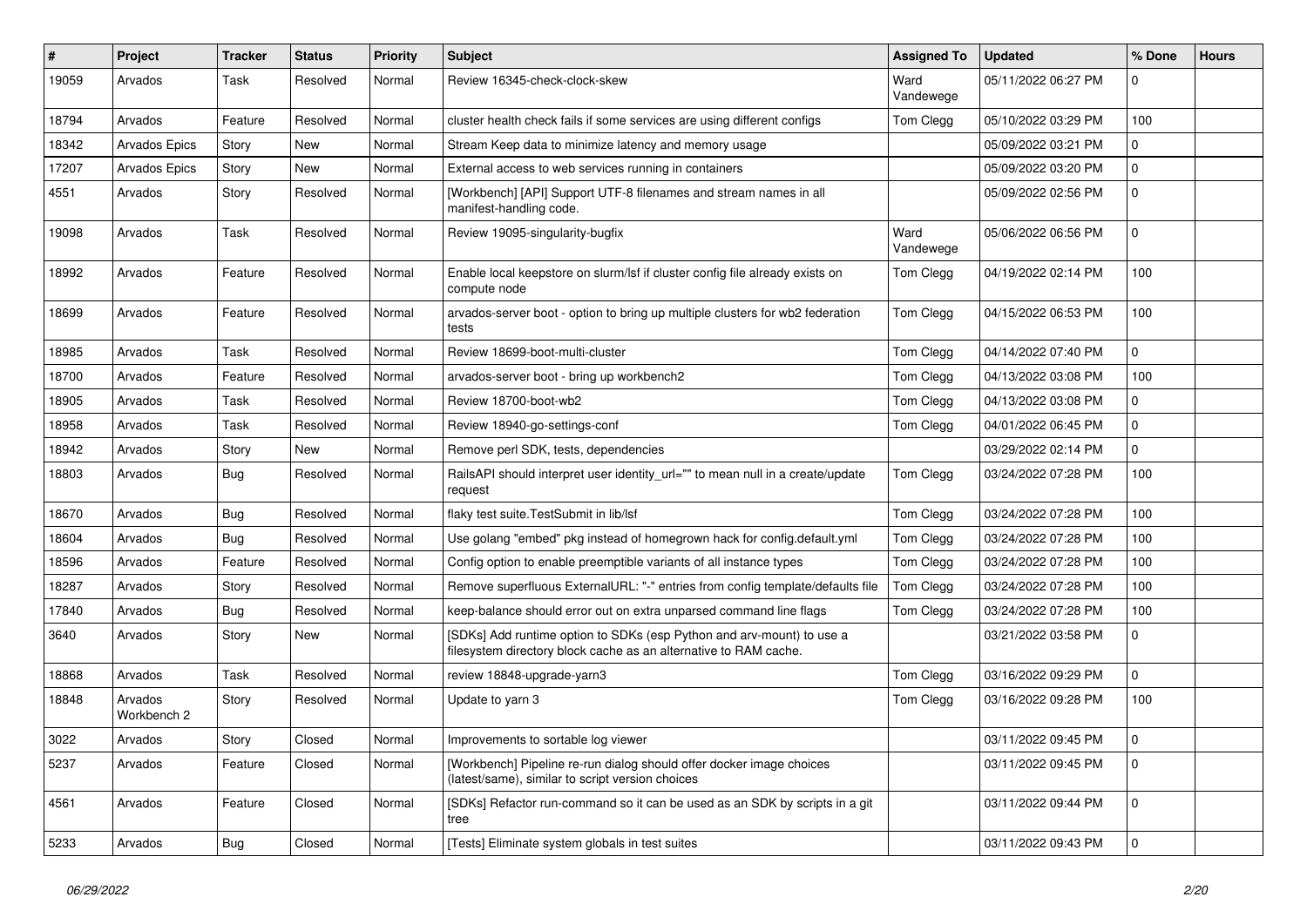| $\sharp$ | Project              | <b>Tracker</b> | <b>Status</b> | Priority | <b>Subject</b>                                                                                                     | <b>Assigned To</b>  | <b>Updated</b>      | % Done      | <b>Hours</b> |
|----------|----------------------|----------------|---------------|----------|--------------------------------------------------------------------------------------------------------------------|---------------------|---------------------|-------------|--------------|
| 475      | GET-Evidence         | Feature        | Rejected      | Normal   | add "user manager" (control membership in groups: admin, curator, lab<br>member)                                   | Tom Clegg           | 03/02/2022 04:03 PM | 0           |              |
| 435      | GET-Evidence         | Support        | Rejected      | Normal   | Work with Carlos et al. to integrate BioNotate annotations into GET-Evidence                                       | Tom Clegg           | 03/02/2022 04:02 PM | $\mathbf 0$ |              |
| 18804    | Arvados              | Task           | Resolved      | Normal   | Review 18803-empty-identity-url                                                                                    | Stephen Smith       | 03/01/2022 09:15 PM | 0           |              |
| 18808    | Arvados              | <b>Bug</b>     | Resolved      | Normal   | OIDC token check can fail due to concurrent requests                                                               | Tom Clegg           | 03/01/2022 07:30 PM | 100         |              |
| 18809    | Arvados              | Task           | Resolved      | Normal   | Review 18808-new-token-race                                                                                        | Tom Clegg           | 03/01/2022 03:26 PM | 0           |              |
| 18337    | <b>Arvados Epics</b> | Story          | New           | Normal   | Easy install via OS package                                                                                        |                     | 02/18/2022 09:56 PM | 0           |              |
| 18790    | Arvados              | Feature        | New           | Normal   | Access live container logs through arvados-client and crunch-run container<br>gateway                              |                     | 02/18/2022 03:28 PM | 0           |              |
| 10120    | Arvados              | Bug            | Rejected      | Normal   | [Crunch] crunch-dispatch log throttling should not apply to its own stderr                                         |                     | 02/18/2022 03:15 PM | $\mathbf 0$ |              |
| 18710    | Arvados              | Task           | Resolved      | Normal   | Review 18690-secret-files                                                                                          | Ward<br>Vandewege   | 02/11/2022 04:42 PM | 0           |              |
| 16727    | Arvados              | <b>Bug</b>     | Resolved      | Normal   | [FUSE] [cgofuse] Refresh signatures / reload collection instead of using expired<br>blob signatures                | Tom Clegg           | 01/31/2022 04:30 PM | 100         |              |
| 6753     | Arvados              | <b>Bug</b>     | Closed        | Normal   | [API] Asset pipeline does not work unless config/environments/production.rb is<br>present at buildtime and runtime |                     | 01/31/2022 04:26 PM | 0           |              |
| 18673    | Arvados              | Task           | Resolved      | Normal   | Review 18670-flaky-lsf-test                                                                                        | Tom Clegg           | 01/27/2022 02:23 PM | $\mathbf 0$ |              |
| 9053     | <b>Arvados Epics</b> | Story          | New           | Normal   | Port API server to Go                                                                                              |                     | 01/26/2022 02:58 PM | 0           |              |
| 18677    | Arvados              | Feature        | New           | Normal   | Container runtime metrics API                                                                                      |                     | 01/25/2022 06:56 PM | 0           |              |
| 12868    | Arvados              | Story          | New           | Normal   | Rearrange packages so "arv" runs a Go program that shells out to<br>Python/Ruby code only if needed                |                     | 01/18/2022 09:30 PM | 0           |              |
| 18629    | Arvados              | Task           | Resolved      | Normal   | Review 18513-log-signal-exit                                                                                       | Tom Clegg           | 01/18/2022 06:52 PM | 0           |              |
| 18605    | Arvados              | Task           | Resolved      | Normal   | Review 18604-embed-config-default                                                                                  | Tom Clegg           | 12/30/2021 03:24 PM | 0           |              |
| 18575    | Arvados              | Task           | Resolved      | Normal   | review 18566-singularity-loop-doc                                                                                  | Tom Clegg           | 12/14/2021 06:14 PM | 0           |              |
| 18586    | Arvados              | <b>Bug</b>     | New           | Normal   | Remove docs/code for unsupported AsyncPermissionsUpdateInterval                                                    |                     | 12/14/2021 04:21 PM | 0           |              |
| 17805    | Arvados              | Feature        | In Progress   | Normal   | [fuse] access containers and container_requests through by_id directory in<br>sitefs                               | Tom Clegg           | 12/08/2021 07:44 PM | $\Omega$    |              |
| 18547    | Arvados              | Bug            | Resolved      | Normal   | [keep-balance] Avoid redundant indexing when multiple keepstore servers use<br>a single NFS mount                  | Tom Clegg           | 12/07/2021 10:00 PM | 100         |              |
| 18376    | Arvados              | <b>Bug</b>     | Resolved      | Normal   | [keepstore] Avoid long-lived readdirent cookies in filesystem driver                                               | Tom Clegg           | 12/07/2021 03:06 PM | 100         |              |
| 18386    | Arvados              | Task           | Resolved      | Normal   | Review 18376-nfs-readdirent                                                                                        | Lucas Di<br>Pentima | 11/24/2021 04:53 PM |             |              |
| 18343    | Arvados              | Task           | Resolved      | Normal   | Review 17840-unparsed-args                                                                                         | Ward<br>Vandewege   | 11/17/2021 07:40 PM | $\mathbf 0$ |              |
| 18388    | Arvados              | Task           | Resolved      | Normal   | Review 18387-keepstore-version                                                                                     | Ward<br>Vandewege   | 11/17/2021 07:38 PM | 0           |              |
| 17719    | Arvados              | <b>Bug</b>     | Resolved      | Normal   | [keep-web] incorrect cache update                                                                                  | Tom Clegg           | 11/16/2021 04:48 PM | 100         |              |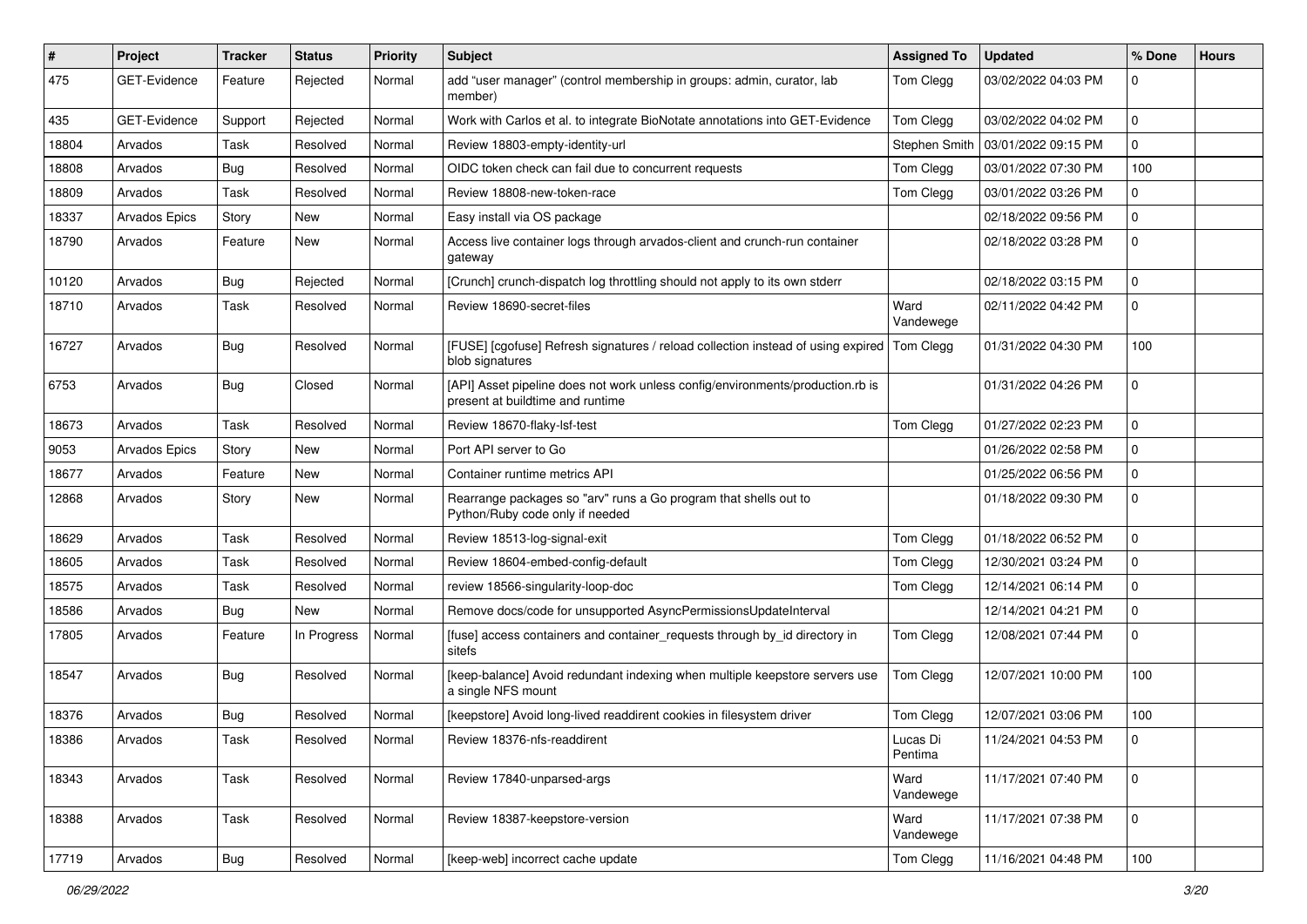| $\sharp$ | Project | <b>Tracker</b> | <b>Status</b> | <b>Priority</b> | Subject                                                                                  | <b>Assigned To</b>  | <b>Updated</b>      | % Done       | <b>Hours</b> |
|----------|---------|----------------|---------------|-----------------|------------------------------------------------------------------------------------------|---------------------|---------------------|--------------|--------------|
| 17650    | Arvados | Bug            | Resolved      | Normal          | sdk/cwl tests fail due to changed execution order                                        | Tom Clegg           | 11/16/2021 04:48 PM | 100          |              |
| 17522    | Arvados | Bug            | Resolved      | Normal          | [arv-put] should use binary mode when reading stdin                                      | Lucas Di<br>Pentima | 11/16/2021 04:48 PM | 100          |              |
| 17212    | Arvados | <b>Bug</b>     | Resolved      | Normal          | Occasional port number conflicts in integration tests                                    | Tom Clegg           | 11/16/2021 04:47 PM | 100          |              |
| 17204    | Arvados | Bug            | Resolved      | Normal          | [keep-web] Avoid red-herring error log on 304 Not Modified responses                     | Tom Clegg           | 11/16/2021 04:47 PM | 100          |              |
| 17199    | Arvados | Bug            | Resolved      | Normal          | [tests] Avoid random port conflicts when bringing up integration test services           | Tom Clegg           | 11/16/2021 04:47 PM | 100          |              |
| 16159    | Arvados | <b>Bug</b>     | Resolved      | Normal          | Expire or invalidate token when logging out (logout)                                     | Lucas Di<br>Pentima | 11/16/2021 04:46 PM | 100          |              |
| 18184    | Arvados | <b>Bug</b>     | Resolved      | Normal          | Flaky test due to bug in old version of singularity                                      | Tom Clegg           | 11/16/2021 04:34 PM | 100          |              |
| 17853    | Arvados | Bug            | Resolved      | Normal          | [keep-web] concurrent map iteration and map write                                        | Tom Clegg           | 11/16/2021 04:28 PM | 100          |              |
| 17813    | Arvados | Feature        | Resolved      | Normal          | Cache docker-to-singularity image conversions                                            | Peter Amstutz       | 11/16/2021 04:27 PM | 100          |              |
| 18341    | Arvados | Story          | New           | Normal          | "arvados-server init" can set up a single-node production cluster                        |                     | 11/08/2021 02:39 PM | 0            |              |
| 18338    | Arvados | Story          | New           | Normal          | "arvados-server init" can use a local root CA to sign certificates                       |                     | 11/05/2021 03:27 PM | $\mathbf 0$  |              |
| 18334    | Arvados | Bug            | New           | Normal          | Accept release info changes in docker recipes                                            |                     | 11/04/2021 03:23 PM | 0            |              |
| 18317    | Arvados | Task           | Resolved      | Normal          | Review 12859-keepstore-fd-leak                                                           | Tom Clegg           | 11/04/2021 02:09 PM | $\mathbf 0$  |              |
| 18290    | Arvados | <b>Bug</b>     | Resolved      | Normal          | [LSF] Add "/host" to rusage strings                                                      | Ward<br>Vandewege   | 10/25/2021 05:26 PM | 100          |              |
| 18291    | Arvados | Task           | In Progress   | Normal          | Review 18287-external-url-defaults                                                       | Tom Clegg           | 10/22/2021 07:19 PM | 0            |              |
| 18286    | Arvados | Bug            | Resolved      | Normal          | [Documentation] dispatch-lsf requires Services.DispatchLSF.InternalURLs<br>entry         | Tom Clegg           | 10/21/2021 06:45 PM | $\mathbf 0$  |              |
| 18113    | Arvados | Feature        | Resolved      | Normal          | [a-d-c] non-zero defaults for MaxCloudOpsPerSecond and<br>MaxConcurrentInstanceCreateOps | Ward<br>Vandewege   | 10/07/2021 05:46 PM | 100          |              |
| 17865    | Arvados | Task           | Resolved      | Normal          | Review 17830-reqid-header-propagation-fix                                                | Lucas Di<br>Pentima | 09/29/2021 02:20 PM | $\Omega$     |              |
| 18186    | Arvados | Task           | Resolved      | Normal          | Review 18184-singularity-374                                                             | Tom Clegg           | 09/24/2021 08:28 PM | 0            |              |
| 18172    | Arvados | Task           | Resolved      | Normal          | Review 18051-blob-signing                                                                | Tom Clegg           | 09/21/2021 03:59 PM | $\mathbf 0$  |              |
| 18082    | Arvados | Task           | Resolved      | Normal          | Review 18051-collectionfs                                                                | Tom Clegg           | 09/21/2021 02:05 PM | $\mathbf 0$  |              |
| 18160    | Arvados | Task           | Resolved      | Normal          | Review 18051-webdav-cache                                                                | Tom Clegg           | 09/21/2021 02:05 PM | 0            |              |
| 18119    | Arvados | Task           | Resolved      | Normal          | Review 18027-boot-probe-command                                                          | Tom Clegg           | 09/13/2021 03:41 PM | 0            |              |
| 18111    | Arvados | Task           | Resolved      | Normal          | Review 18102-max-dispatch-attempts                                                       | Tom Clegg           | 09/09/2021 06:26 PM | $\mathbf 0$  |              |
| 18114    | Arvados | <b>Bug</b>     | New           | Normal          | [a-d-c] slow down retries when CreateInstance returns non-quota/non-throttle<br>errors   |                     | 09/07/2021 06:11 PM | $\mathsf{O}$ |              |
| 9688     | Arvados | <b>Bug</b>     | Resolved      | Normal          | [Crunch2] Limit number of dispatch attempts per container                                |                     | 09/06/2021 07:33 PM | $\mathbf 0$  |              |
| 18081    | Arvados | Task           | Resolved      | Normal          | Review note-4                                                                            | Lucas Di<br>Pentima | 09/01/2021 08:38 PM | 0            |              |
| 18072    | Arvados | Task           | Resolved      | Normal          | Make Isf dispatcher work on 9tee4                                                        | Tom Clegg           | 09/01/2021 03:11 PM | $\mathbf 0$  |              |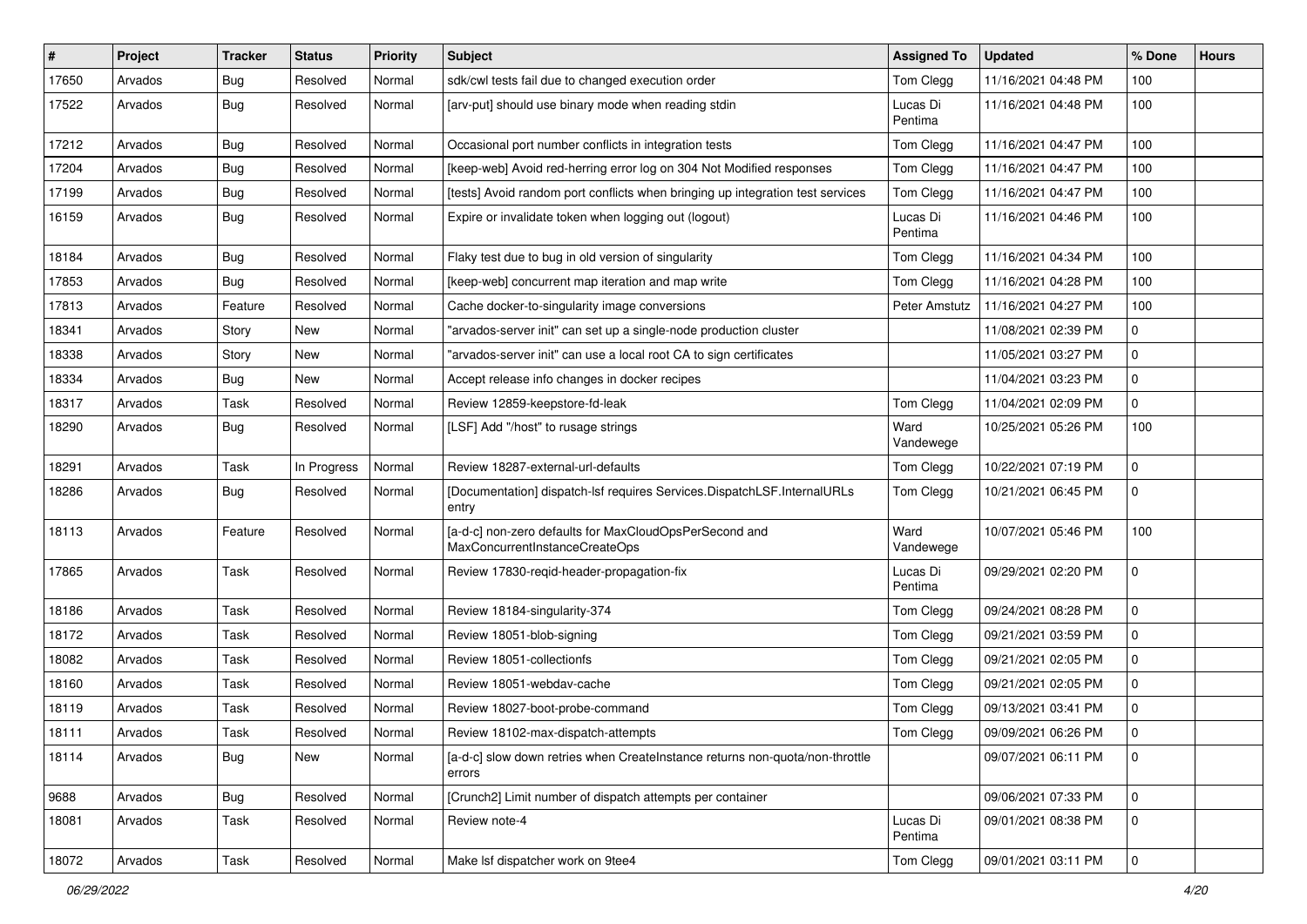| #     | Project | Tracker    | <b>Status</b> | <b>Priority</b> | <b>Subject</b>                                                                                                                                      | <b>Assigned To</b> | <b>Updated</b>      | % Done       | <b>Hours</b> |
|-------|---------|------------|---------------|-----------------|-----------------------------------------------------------------------------------------------------------------------------------------------------|--------------------|---------------------|--------------|--------------|
| 18073 | Arvados | Task       | Resolved      | Normal          | Review 17217-collection-signatures                                                                                                                  | Tom Clegg          | 08/30/2021 05:30 PM | 0            |              |
| 18071 | Arvados | Feature    | New           | Normal          | Use postgresql advisory locks to prevent concurrent dispatcher / keep-balance<br>processes                                                          |                    | 08/26/2021 05:55 PM | $\mathbf 0$  |              |
| 12251 | Arvados | Bug        | Closed        | Normal          | [API] Strict checks for "@@" filter operand                                                                                                         |                    | 08/12/2021 08:04 PM | $\mathbf 0$  |              |
| 17978 | Arvados | Task       | Resolved      | Normal          | Add storage class default/priority fields to config + exported config                                                                               | Tom Clegg          | 08/09/2021 05:24 PM | $\mathbf 0$  |              |
| 17878 | Arvados | <b>Bug</b> | New           | Normal          | [container shell] confusing error "channel 3: bad ext data" when forwarding tcp<br>traffic into a container with API: false                         |                    | 07/08/2021 05:21 PM | 0            |              |
| 3037  | Arvados | <b>Bug</b> | New           | Normal          | [API] websocket clients should not put API tokens in path or query string                                                                           |                    | 07/07/2021 06:36 PM | $\mathbf 0$  |              |
| 3223  | Arvados | Feature    | New           | Normal          | [Documentation] Tutorial for adding a crunch script wrapper for an existing tool<br>that is already hosted on github.                               |                    | 07/07/2021 06:36 PM | 0            |              |
| 3224  | Arvados | <b>Bug</b> | New           | Normal          | [Workbench] Search box on collections page should use infinite scroll instead<br>of (broken) page number links                                      |                    | 07/07/2021 06:36 PM | $\Omega$     |              |
| 3298  | Arvados | Story      | New           | Normal          | [Workbench] Rearrange collection chooser to show a preview (file list) inline<br>instead of in a separate preview pane. See [[Workbench UI images]] |                    | 07/07/2021 06:36 PM | $\mathbf 0$  |              |
| 3573  | Arvados | <b>Bug</b> | New           | Normal          | [Workbench] When showing a shared project, do not include "Home" in<br>breadcrumbs.                                                                 |                    | 07/07/2021 06:36 PM | $\Omega$     |              |
| 3625  | Arvados | <b>Bug</b> | New           | Normal          | [Workbench] API token provided in query string should not be ignored just<br>because the session already has a token.                               |                    | 07/07/2021 06:36 PM | $\Omega$     |              |
| 3691  | Arvados | <b>Bug</b> | New           | Normal          | [Workbench] Suppress "ajax failed" error messages when ajax fails due to<br>browser navigation event.                                               |                    | 07/07/2021 06:36 PM | $\Omega$     |              |
| 3892  | Arvados | Feature    | <b>New</b>    | Normal          | [SDKs] Install man pages for CLI tools (auto generate from the --help content)                                                                      |                    | 07/07/2021 06:36 PM | $\mathbf 0$  |              |
| 3964  | Arvados | Feature    | New           | Normal          | [SDKs] Command-line diagnostic suite reveals problems on a shell VM (e.g.,<br>arv-mount, SDK version skew)                                          |                    | 07/07/2021 06:36 PM | $\Omega$     |              |
| 3989  | Arvados | <b>Bug</b> | New           | Normal          | [Workbench] [DRAFT] Fix clock/node time reporting on Workbench pipeline<br>page                                                                     |                    | 07/07/2021 06:36 PM | $\mathbf 0$  |              |
| 4237  | Arvados | Story      | New           | Normal          | [Documentation] Update and expand user/tutorials/tutorial-keep-mount.html to<br>show practical ways of finding data via FUSE mount.                 |                    | 07/07/2021 06:35 PM | $\Omega$     |              |
| 4324  | Arvados | <b>Bug</b> | New           | Normal          | [Docker] Fix supervisor.conf to supervise services instead of running init.d start<br>script and hoping everything is OK                            |                    | 07/07/2021 06:35 PM | $\Omega$     |              |
| 4502  | Arvados | Feature    | New           | Normal          | [SDKs] "arv recent [objectType]" lists recently modified objects                                                                                    |                    | 07/07/2021 06:35 PM | 0            |              |
| 4503  | Arvados | Feature    | New           | Normal          | [SDKs] Option to watch logs (instead of exiting) when queuing a job or pipeline<br>instance using arv job create, arv pipeline run, etc.            |                    | 07/07/2021 06:35 PM | $\Omega$     |              |
| 4531  | Arvados | Feature    | New           | Normal          | [Documentation] Set of introductory tutorials each focused on accomplishing a<br>simple task                                                        |                    | 07/07/2021 06:35 PM | 0            |              |
| 4566  | Arvados | Story      | New           | Normal          | [Documentation] Introduce compute workflow / pipeline concepts in user guide                                                                        |                    | 07/07/2021 06:35 PM | $\mathbf 0$  |              |
| 4650  | Arvados | Feature    | New           | Normal          | [API] API method and CLI shortcut for refreshing the signatures on some block<br>locators (without creating a collection)                           |                    | 07/07/2021 06:35 PM | $\mathbf{0}$ |              |
| 7847  | Arvados | Feature    | Rejected      | Normal          | [SDKs] Update run-command to use arv-mount --mount-tmp instead of staging<br>directory                                                              |                    | 07/07/2021 06:35 PM | 0            |              |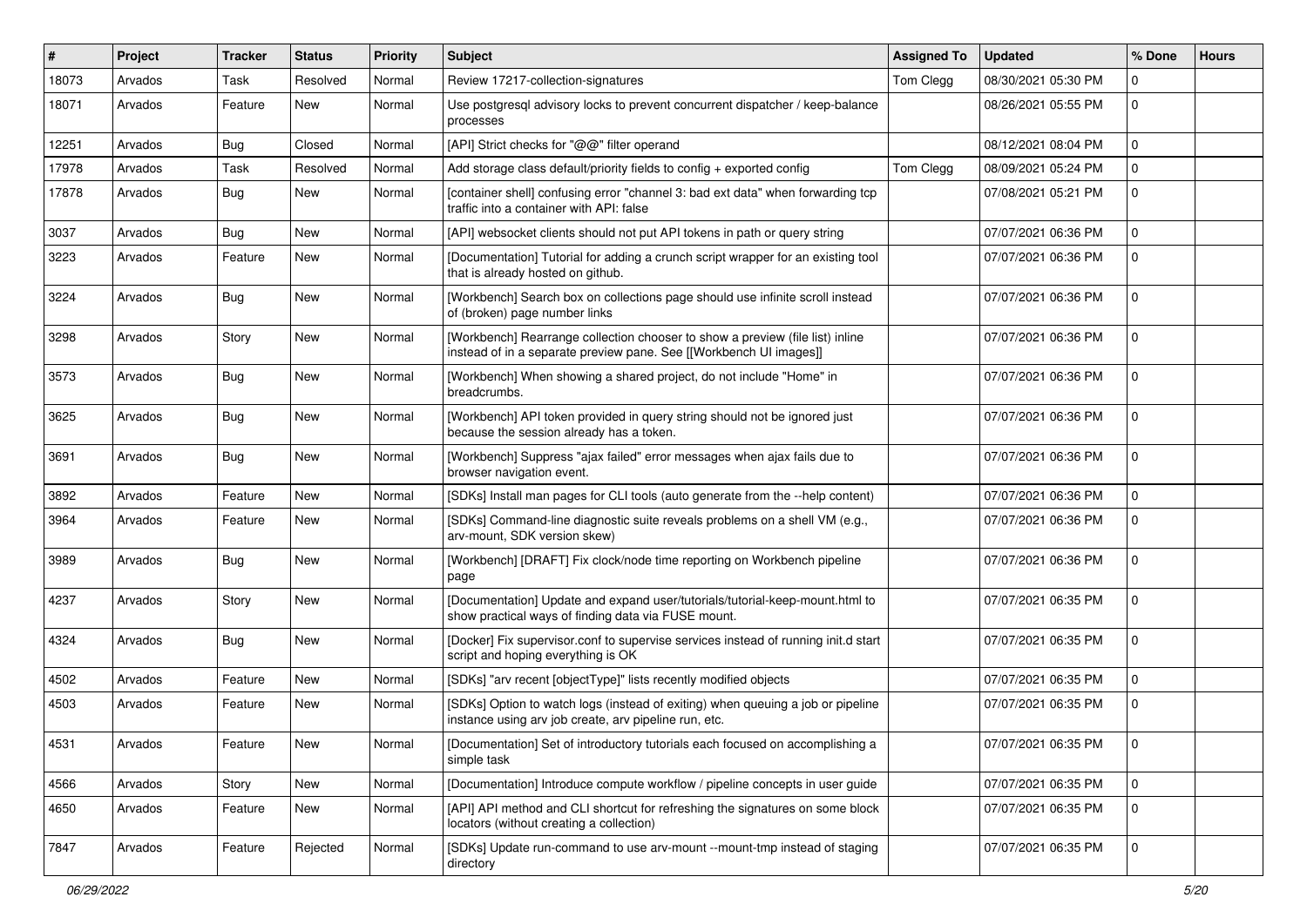| $\#$  | Project | Tracker    | <b>Status</b> | <b>Priority</b> | Subject                                                                                                                                                    | <b>Assigned To</b> | <b>Updated</b>      | % Done      | <b>Hours</b> |
|-------|---------|------------|---------------|-----------------|------------------------------------------------------------------------------------------------------------------------------------------------------------|--------------------|---------------------|-------------|--------------|
| 3163  | Arvados | Story      | Resolved      | Low             | [Tests] Non-destructive test script suitable for running on a production<br>VM/server in order to verify correct operation of basic features.              |                    | 07/07/2021 06:34 PM | 0           |              |
| 11705 | Arvados | Story      | Resolved      | Normal          | [API] Remove async permissions code                                                                                                                        |                    | 07/07/2021 06:34 PM | $\mathbf 0$ |              |
| 4696  | Arvados | <b>Bug</b> | New           | Normal          | [SDKs] one_task_per_input_stream fails due to unsupported APIs. Remove it<br>from docs, examples, and SDK.                                                 |                    | 07/07/2021 06:31 PM | $\Omega$    |              |
| 4700  | Arvados | <b>Bug</b> | New           | Normal          | [Workbench] Websocket client should only subscribe to events about relevant<br>objects, not all events.                                                    |                    | 07/07/2021 06:31 PM | $\Omega$    |              |
| 4744  | Arvados | Story      | New           | Normal          | [Workbench] Merge "user agreement" and "required profile fields" into a single<br>page                                                                     |                    | 07/07/2021 06:31 PM | $\mathbf 0$ |              |
| 4771  | Arvados | <b>Bug</b> | New           | Normal          | [Workbench] Collection content hash should stay up-to-date (e.g., while<br>uploading files)                                                                |                    | 07/07/2021 06:31 PM | $\Omega$    |              |
| 4833  | Arvados | Story      | New           | Normal          | [Crunch] Quick turnaround time when updating a docker image in order to<br>re-run a job                                                                    |                    | 07/07/2021 06:31 PM | $\Omega$    |              |
| 5007  | Arvados | Story      | New           | Normal          | [Workbench] Pilot material design theme                                                                                                                    |                    | 07/07/2021 06:31 PM | $\mathbf 0$ |              |
| 5033  | Arvados | Feature    | New           | Normal          | [SDKs] `arv keep docker` should pipe the data directly to Keep instead of<br>store-and-forward, and provide some progress feedback up front in any case.   |                    | 07/07/2021 06:30 PM | $\Omega$    |              |
| 5035  | Arvados | Feature    | New           | Normal          | [Documentation] Document the minimum docker image / Dockerfile that can be<br>used to run a job.                                                           |                    | 07/07/2021 06:30 PM | $\Omega$    |              |
| 5133  | Arvados | Feature    | New           | Normal          | [Crunch] Use uncommitted code in a git work tree to run a dockerized crunch<br>job in a VM (using crunch-job or arv-run-pipeline-instance --run-jobs-here) |                    | 07/07/2021 06:30 PM | $\mathbf 0$ |              |
| 5193  | Arvados | Feature    | New           | Normal          | [Workbench] Public project page should encourage visitors to try using Arvados<br>themselves                                                               |                    | 07/07/2021 06:30 PM | $\Omega$    |              |
| 5201  | Arvados | Feature    | New           | Normal          | [SDKs] arv-put --description X --properties P should set respective attrs on new<br>collection.                                                            |                    | 07/07/2021 06:30 PM | $\Omega$    |              |
| 5259  | Arvados | Feature    | New           | Normal          | [Tests] Reduce dependency on integration tests                                                                                                             |                    | 07/07/2021 06:30 PM | 100         |              |
| 5260  | Arvados | Feature    | New           | Normal          | [Tests] Implement long-running keepstore services in run-tests, similar to what<br>api got in #3021                                                        |                    | 07/07/2021 06:30 PM | 0           |              |
| 5382  | Arvados | Feature    | New           | Normal          | [Documentation] arvados VM simulator, demonstrating how it looks to use<br>Arvados from CLI                                                                |                    | 07/07/2021 06:30 PM | $\Omega$    |              |
| 5415  | Arvados | Feature    | New           | Normal          | [Workbench] Improve presentation of anonymously-viewed collections (via both Tom Morris<br>"sharing link" and regular copy-and-pasted Location)            |                    | 07/07/2021 06:30 PM | $\mathbf 0$ |              |
| 5439  | Arvados | Feature    | New           | Normal          | [Tests] Provide a docker image, based on puppet/packer process, that can run<br>the entire test suite quickly.                                             |                    | 07/07/2021 06:30 PM | 0           |              |
| 5451  | Arvados | Bug        | New           | Normal          | [Documentation] Fix Go SDK comments so they look reasonable in godoc                                                                                       |                    | 07/07/2021 06:30 PM | 0           |              |
| 5468  | Arvados | Story      | New           | Normal          | [SDKs] Refactor arv-get/put/copy into the Python "arv" wrapper using common<br>exception-handling and argument parsing                                     |                    | 07/07/2021 06:30 PM | $\mathbf 0$ |              |
| 5938  | Arvados | Task       | New           | Normal          | Handle normal container startup and shutdown races without logging an<br>error/notice or missing the first interval                                        | Tom Clegg          | 07/07/2021 06:30 PM | $\mathbf 0$ |              |
| 5918  | Arvados | Task       | Resolved      | Normal          | Review 5523-stats-error                                                                                                                                    | Tom Clegg          | 07/07/2021 06:30 PM | $\mathbf 0$ |              |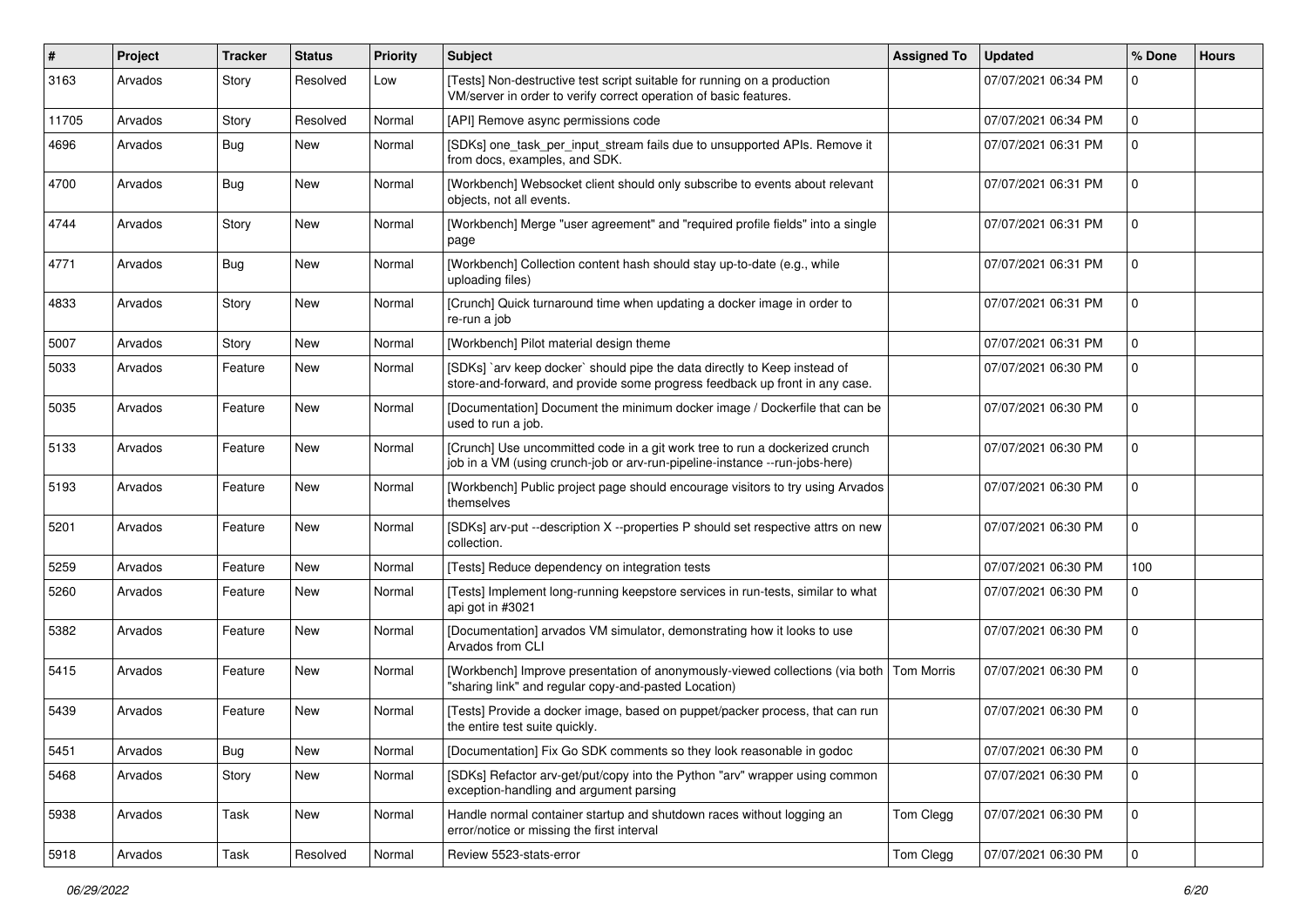| $\vert$ # | Project | <b>Tracker</b> | <b>Status</b> | Priority | Subject                                                                                                                                                                              | <b>Assigned To</b> | <b>Updated</b>      | % Done      | <b>Hours</b> |
|-----------|---------|----------------|---------------|----------|--------------------------------------------------------------------------------------------------------------------------------------------------------------------------------------|--------------------|---------------------|-------------|--------------|
| 5541      | Arvados | Bug            | New           | Normal   | [Workbench] Buttons should have consistent ctrl-click and right-click behavior                                                                                                       |                    | 07/07/2021 06:30 PM | 0           |              |
| 5560      | Arvados | Bug            | New           | Normal   | [DRAFT] [API] Good API for accessing the old_and new_attributes in Logs<br>table properties column                                                                                   | Tom Clegg          | 07/07/2021 06:30 PM | 0           |              |
| 5582      | Arvados | Feature        | <b>New</b>    | Normal   | [API] [Workbench] Add read-only ("locked") flag to projects                                                                                                                          |                    | 07/07/2021 06:30 PM | 0           |              |
| 5767      | Arvados | Feature        | New           | Normal   | [API] Websockets subscribe API should accept a start timestamp, so clients<br>don't have to miss any events logged between the given start time and<br>websocket connection success. |                    | 07/07/2021 06:30 PM | $\mathbf 0$ |              |
| 5782      | Arvados | Feature        | New           | Normal   | [Workbench] Support entering boolean script_parameters when editing a<br>pipeline instance                                                                                           |                    | 07/07/2021 06:30 PM | 0           |              |
| 5788      | Arvados | Story          | New           | Normal   | [SDKs] [refactor] Dry up KeepService get() and put() in arvados/keep.py                                                                                                              |                    | 07/07/2021 06:30 PM | $\mathbf 0$ |              |
| 5820      | Arvados | Bug            | New           | Normal   | [Workbench] Missing link target in iframe error message                                                                                                                              |                    | 07/07/2021 06:30 PM | $\mathbf 0$ |              |
| 5840      | Arvados | Feature        | New           | Normal   | [API] Relax repository name constraints to permit [-_.] -- ideally allow anything<br>github allows                                                                                   |                    | 07/07/2021 06:30 PM | 0           |              |
| 5841      | Arvados | Bug            | New           | Normal   | [Workbench] Link to script sources on github when repository is a github url                                                                                                         |                    | 07/07/2021 06:30 PM | $\mathbf 0$ |              |
| 5865      | Arvados | Story          | New           | Normal   | [Crunch] Run a local job using a docker image directly from the shell VM<br>(without writing the docker image to Keep)                                                               |                    | 07/07/2021 06:30 PM | 0           |              |
| 5962      | Arvados | Feature        | New           | Normal   | [Keep] Use bufferpool in keepproxy to limit memory use when there are many<br>concurrent PUTs                                                                                        |                    | 07/07/2021 06:29 PM | 0           |              |
| 6127      | Arvados | Task           | New           | Normal   | Preserve template goal through login->UA->profile->back-to-work process, and<br>then convert template to instance goal                                                               | <b>Tom Clegg</b>   | 07/07/2021 06:29 PM | 0           |              |
| 6126      | Arvados | Task           | New           | Normal   | Decide URL and advice for appropriate next step when in "pipeline goal" mode                                                                                                         | Tom Clegg          | 07/07/2021 06:29 PM | $\mathbf 0$ |              |
| 6125      | Arvados | Task           | New           | Normal   | Enter goal mode when hitting Run on a pipeline template                                                                                                                              | Tom Clegg          | 07/07/2021 06:29 PM | 0           |              |
| 6124      | Arvados | Task           | New           | Normal   | Add "goal mode" infrastructure                                                                                                                                                       | Tom Clegg          | 07/07/2021 06:29 PM | 0           |              |
| 6109      | Arvados | Task           | <b>New</b>    | Normal   | Review                                                                                                                                                                               |                    | 07/07/2021 06:29 PM | 0           |              |
| 6240      | Arvados | Bug            | New           | Normal   | [API] "order" params should be rejected or used (not silently ignored) even<br>when they reference columns missing from the "select" param                                           |                    | 07/07/2021 06:29 PM | 0           |              |
| 6274      | Arvados | Bug            | New           | Normal   | [API] [Workbench] Home project should be a real object (group with<br>group_class="project"), not current_user.                                                                      |                    | 07/07/2021 06:29 PM | 0           |              |
| 6318      | Arvados | Bug            | New           | Normal   | [SDKs] Go SDK locator regexp (and its tests) should agree with the<br>documented format                                                                                              |                    | 07/07/2021 06:29 PM | 0           |              |
| 6348      | Arvados | Feature        | New           | Normal   | [Deployment] [Documentation] Minimize system-wide dependencies for<br>compute node setup                                                                                             |                    | 07/07/2021 06:29 PM | 0           |              |
| 6439      | Arvados | Bug            | New           | Normal   | [Workbench] Copying jobs causes "SubmitIdReused" error if submit_id is not<br>null                                                                                                   |                    | 07/07/2021 06:29 PM | $\mathbf 0$ |              |
| 6442      | Arvados | Feature        | New           | Normal   | [Workbench] [API] Support "world-readable, but not world-searchable"<br>permission on projects: "anyone with the link can view"                                                      |                    | 07/07/2021 06:29 PM | $\mathbf 0$ |              |
| 6574      | Arvados | Feature        | New           | Normal   | [Workbench] [Webshell] Rough edges in web shell                                                                                                                                      |                    | 07/07/2021 06:29 PM | $\mathbf 0$ |              |
| 6772      | Arvados | <b>Bug</b>     | New           | Normal   | [API] Should not be necessary to host git repos on the same host as API server                                                                                                       |                    | 07/07/2021 06:29 PM | $\mathbf 0$ |              |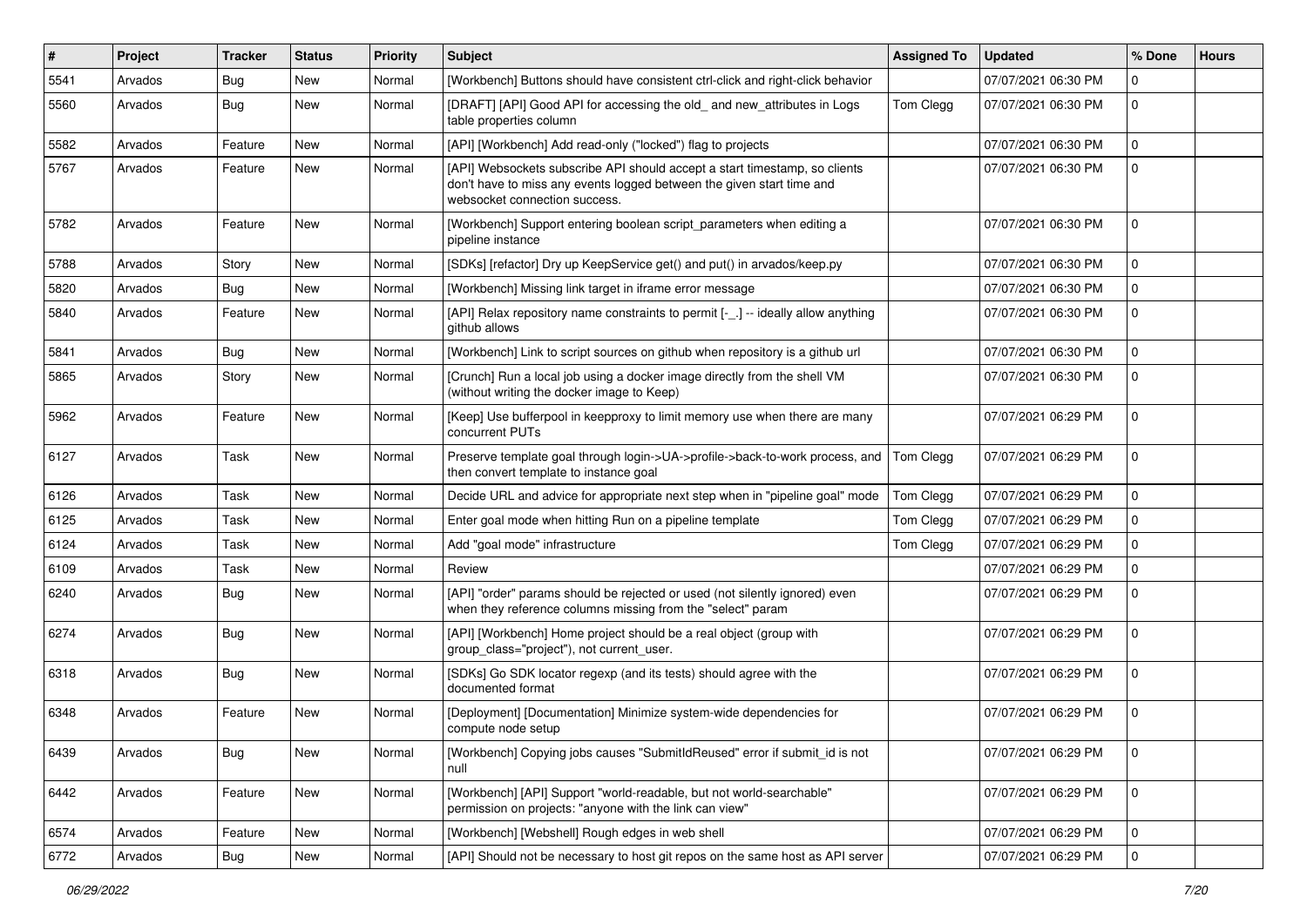| $\vert$ # | Project | <b>Tracker</b> | <b>Status</b> | Priority | <b>Subject</b>                                                                                                                           | <b>Assigned To</b> | <b>Updated</b>      | % Done      | <b>Hours</b> |
|-----------|---------|----------------|---------------|----------|------------------------------------------------------------------------------------------------------------------------------------------|--------------------|---------------------|-------------|--------------|
| 6780      | Arvados | <b>Bug</b>     | New           | Normal   | [git] "git clone https://" with a bogus token should respond 4xx, not 5xx                                                                |                    | 07/07/2021 06:29 PM | 0           |              |
| 6782      | Arvados | Feature        | New           | Normal   | [API] [Workbench] Generate debconf template from config yaml                                                                             |                    | 07/07/2021 06:29 PM | 0           |              |
| 7024      | Arvados | Feature        | New           | Normal   | [Keep] keepstore status.json should report runtime environment                                                                           |                    | 07/07/2021 06:28 PM | 0           |              |
| 2822      | Arvados | Task           | New           | Normal   | [SDKs] Use Ruby SDK instead of google-api-client in arv-run-pipeline-instance                                                            |                    | 07/07/2021 06:28 PM | 0           |              |
| 7120      | Arvados | <b>Bug</b>     | <b>New</b>    | Normal   | [Keep] keepproxy should log real IP address                                                                                              |                    | 07/07/2021 06:28 PM | 0           |              |
| 7129      | Arvados | <b>Bug</b>     | New           | Normal   | [Documentation] RVM and passenger recipes are missing details                                                                            |                    | 07/07/2021 06:28 PM | 0           |              |
| 7141      | Arvados | <b>Bug</b>     | New           | Normal   | [API] Advertise anonymous token in discovery document                                                                                    |                    | 07/07/2021 06:28 PM | 0           |              |
| 7232      | Arvados | Bug            | New           | Normal   | [Keep] keepstore should notify sysadmin about error conditions (trying harder<br>than just log. Print())                                 |                    | 07/07/2021 06:28 PM | 0           |              |
| 7694      | Arvados | Feature        | New           | Normal   | [API] [Workbench] Check for nonexistent config params during rake<br>config:check                                                        |                    | 07/07/2021 06:27 PM | 0           |              |
| 7743      | Arvados | Bug            | New           | Normal   | [Workbench] Hide file preview buttons when preview isn't possible with current<br>keep-web config                                        |                    | 07/07/2021 06:27 PM | 0           |              |
| 7880      | Arvados | Bug            | New           | Normal   | [Crunch] crunch-dispatch should run the bundled version of crunch-job<br>specified by Gemfile.lock                                       |                    | 07/07/2021 06:27 PM | 0           |              |
| 8163      | Arvados | Feature        | <b>New</b>    | Normal   | [FUSE] arv-mount should detect and log any files/dirs that are still open after<br>unmounting                                            |                    | 07/07/2021 06:27 PM | 0           |              |
| 8212      | Arvados | Feature        | New           | Normal   | [SDKs] arv CLI program accepts "-" and "/path/to/file" as values for parameters<br>that expect JSON (most notably the "body" parameter)  |                    | 07/07/2021 06:27 PM | 0           |              |
| 8213      | Arvados | Feature        | New           | Normal   | [SDKs] arv get (and edit) should support a flag that suppresses display of<br>non-writable attributes like "status" and "writable_by"    |                    | 07/07/2021 06:27 PM | 0           |              |
| 8228      | Arvados | Feature        | New           | Normal   | [SDKs] [FUSE] Python SDK and arv-mount use Range requests when a caller<br>requests part of a block that has been ejected from the cache |                    | 07/07/2021 06:27 PM | 0           |              |
| 9052      | Arvados | Task           | Resolved      | Normal   | Review 9017-skip-slow-tests                                                                                                              | Nico César         | 07/07/2021 06:25 PM | 0           |              |
| 9158      | Arvados | Task           | New           | Normal   | Skip expensive setup/teardown, too                                                                                                       | Tom Clegg          | 07/07/2021 06:25 PM | 0           |              |
| 9103      | Arvados | Task           | In Progress   | Normal   | Skip collection performance tests in Python SDK suite                                                                                    | Tom Clegg          | 07/07/2021 06:25 PM | 0           |              |
| 9017      | Arvados | Feature        | In Progress   | Normal   | [Tests] Make slow tests optional (e.g., run-tests.sh --short)                                                                            | Tom Clegg          | 07/07/2021 06:25 PM | 60          |              |
| 9102      | Arvados | Task           | Resolved      | Normal   | Skip collection performance tests in API suite                                                                                           | Tom Clegg          | 07/07/2021 06:25 PM | 0           |              |
| 9101      | Arvados | Task           | Resolved      | Normal   | Communicate -- short flag to Rails test suites                                                                                           | Tom Clegg          | 07/07/2021 06:25 PM | 0           |              |
| 9302      | Arvados | Task           | Resolved      | Normal   | Review 9278-expiring-collections                                                                                                         | Peter Amstutz      | 07/07/2021 06:25 PM | 0           |              |
| 9296      | Arvados | Task           | Resolved      | Normal   | Update API to desired behavior                                                                                                           | Tom Clegg          | 07/07/2021 06:25 PM | $\mathbf 0$ |              |
| 9294      | Arvados | Task           | Resolved      | Normal   | Document desired behavior and interpretation                                                                                             | Tom Clegg          | 07/07/2021 06:25 PM | 0           |              |
| 9293      | Arvados | Task           | Resolved      | Normal   | Review docs/spec [[Expiring collections]]                                                                                                | Tom Clegg          | 07/07/2021 06:25 PM | 0           |              |
| 9298      | Arvados | Task           | Closed        | Normal   | Update arv-mount to desired behavior                                                                                                     | Tom Clegg          | 07/07/2021 06:25 PM | 0           |              |
| 9297      | Arvados | Task           | Closed        | Normal   | Update Workbench to desired behavior                                                                                                     | Tom Clegg          | 07/07/2021 06:25 PM | 0           |              |
| 9278      | Arvados | Story          | In Progress   | Normal   | [Crunch2] Document/fix handling of collections with non-nil expires_at field                                                             |                    | 07/07/2021 06:25 PM | 100         |              |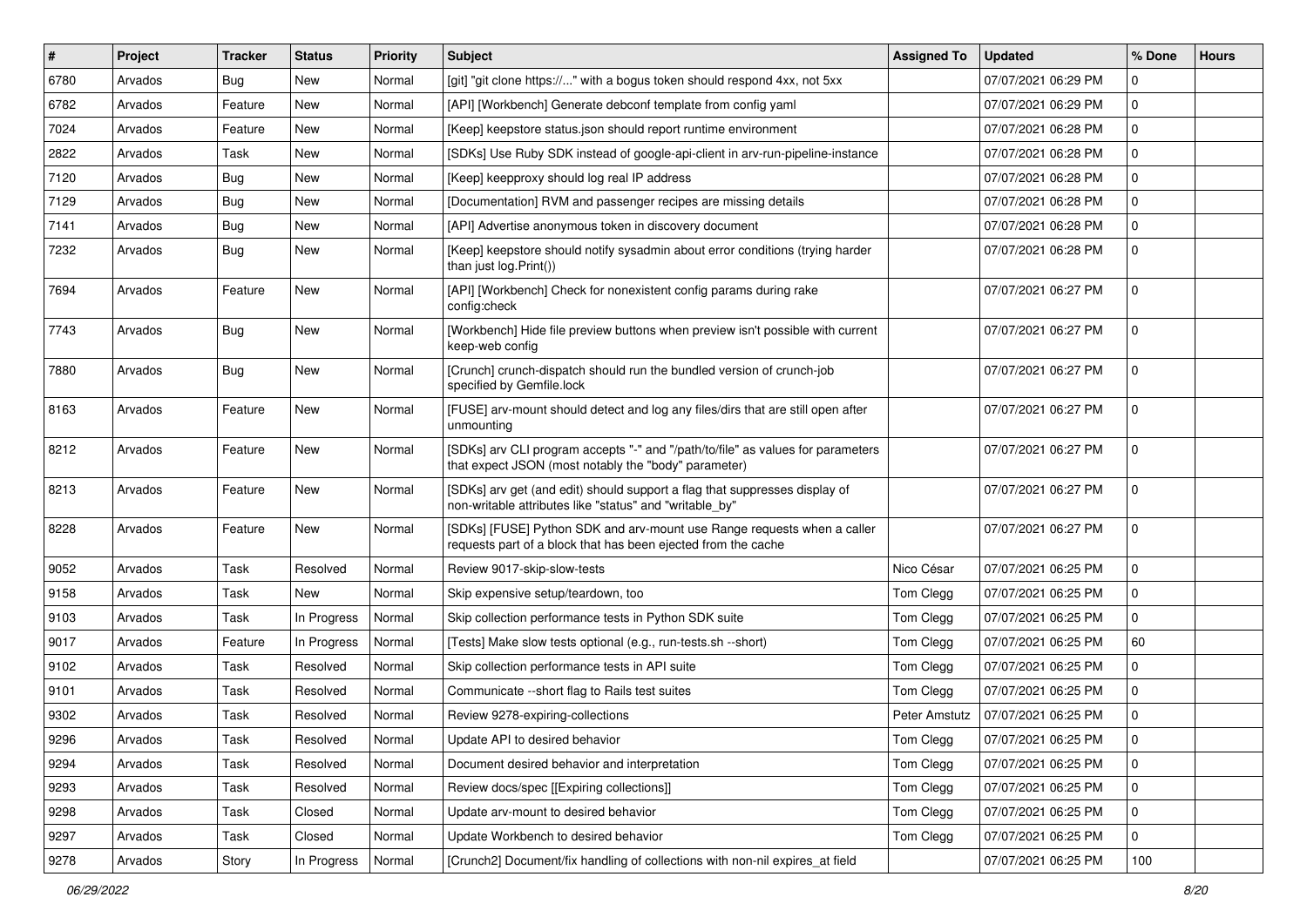| #     | Project | <b>Tracker</b> | <b>Status</b> | Priority | <b>Subject</b>                                                                                                                                             | <b>Assigned To</b> | <b>Updated</b>      | % Done      | <b>Hours</b> |
|-------|---------|----------------|---------------|----------|------------------------------------------------------------------------------------------------------------------------------------------------------------|--------------------|---------------------|-------------|--------------|
| 9364  | Arvados | Feature        | <b>New</b>    | Normal   | [keep-balance] "Expedited delete" tool: perform garbage collection on some<br>specific (recently deleted) collections, bypassing usual GC race protections |                    | 07/07/2021 06:25 PM | 0           |              |
| 9921  | Arvados | <b>Bug</b>     | New           | Normal   | [SDKs] Python SDK duplicates resource attributes in top level of params                                                                                    |                    | 07/07/2021 06:23 PM | $\Omega$    |              |
| 10073 | Arvados | Task           | New           | Normal   | <b>Transition plan</b>                                                                                                                                     | Tom Clegg          | 07/07/2021 06:23 PM | $\mathbf 0$ |              |
| 10046 | Arvados | Task           | New           | Normal   | rails systemd unit or nginx config                                                                                                                         | Tom Clegg          | 07/07/2021 06:23 PM | $\mathbf 0$ |              |
| 10066 | Arvados | Task           | New           | Normal   | Review                                                                                                                                                     |                    | 07/07/2021 06:23 PM | $\mathbf 0$ |              |
| 9967  | Arvados | Bug            | New           | Normal   | [keep-balance] Do not delete blocks referenced by collections with<br>replication desired=0                                                                | <b>Tom Morris</b>  | 07/07/2021 06:23 PM | $\Omega$    |              |
| 9968  | Arvados | Feature        | <b>New</b>    | Normal   | [Crunch2] [API] Support container request expiry (expires_at)                                                                                              |                    | 07/07/2021 06:23 PM | $\Omega$    |              |
| 9969  | Arvados | Bug            | In Progress   | Normal   | [Crunch2] [API] Permit container [request] with empty command (run default<br>docker command)                                                              |                    | 07/07/2021 06:23 PM | $\Omega$    |              |
| 9989  | Arvados | Bug            | New           | Normal   | [SDKs] Python SDK should use a more recent version of the google api client<br>library                                                                     |                    | 07/07/2021 06:23 PM | $\mathbf 0$ |              |
| 10330 | Arvados | Task           | Resolved      | Normal   | Review 10008-check-token-exp-on-open                                                                                                                       | Tom Clegg          | 07/07/2021 06:23 PM | $\Omega$    |              |
| 10008 | Arvados | <b>Bug</b>     | New           | Normal   | [SDKs] [Python] When reading data through Collection et al., signatures should<br>refresh automatically when needed                                        |                    | 07/07/2021 06:23 PM | 100         |              |
| 10018 | Arvados | Bug            | New           | Normal   | [Workbench] Double-clicking "show version" link causes modal deadlock                                                                                      |                    | 07/07/2021 06:23 PM | $\Omega$    |              |
| 10127 | Arvados | Bug            | New           | Normal   | [API] In each request log entry, report time spent getting current permission<br>graph                                                                     |                    | 07/07/2021 06:23 PM | $\Omega$    |              |
| 10445 | Arvados | <b>Bug</b>     | <b>New</b>    | Normal   | [SDKs] Fix memory leak in Python SDK Collection class                                                                                                      |                    | 07/07/2021 06:22 PM | $\Omega$    |              |
| 10541 | Arvados | Feature        | <b>New</b>    | Normal   | [Keep] Share buffers between overlapping/consecutive GET requests for the<br>same block                                                                    |                    | 07/07/2021 06:22 PM | $\Omega$    |              |
| 10594 | Arvados | Feature        | New           | Normal   | [API] [Workbench] Error out when unrecognized keys appear in config files                                                                                  |                    | 07/07/2021 06:21 PM | $\Omega$    |              |
| 10689 | Arvados | <b>Bug</b>     | New           | Normal   | Crunch1 jobs should still work on a slurm setup configured for Crunch2                                                                                     |                    | 07/07/2021 06:21 PM | 0           |              |
| 10708 | Arvados | Bug            | New           | Normal   | [Crunch2] crunch-run fails trying to set swappiness on ubuntu 1204 kernel                                                                                  |                    | 07/07/2021 06:21 PM | $\mathbf 0$ |              |
| 10729 | Arvados | <b>Bug</b>     | New           | Normal   | [Crunch2] Propagate error messages if sbatch command succeeds but<br>crunch-run can't run (or can't log to the Arvados API)                                |                    | 07/07/2021 06:21 PM | $\Omega$    |              |
| 10794 | Arvados | <b>Bug</b>     | <b>New</b>    | Normal   | [keepstore] Refactor volume Get/Put funcs to BlockReader/BlockWriter<br>interfaces                                                                         |                    | 07/07/2021 06:21 PM | $\Omega$    |              |
| 10849 | Arvados | Story          | <b>New</b>    | Normal   | [API] [SDKs] When client and server versions differ, the server must either<br>implement the API the client expects, or return an error.                   |                    | 07/07/2021 06:21 PM | $\Omega$    |              |
| 10946 | Arvados | Bug            | New           | Normal   | [Docs] [SDKs] Mention in API docs and discovery doc that destroy=delete and<br>index=list                                                                  |                    | 07/07/2021 05:26 PM | $\Omega$    |              |
| 11146 | Arvados | Feature        | New           | Normal   | [Crunch2] [Workbench] Show slurm queue position of containers submitted to<br>slurm but not yet running                                                    |                    | 07/07/2021 05:25 PM | $\Omega$    |              |
| 11148 | Arvados | Bug            | <b>New</b>    | Normal   | [Crunch2] Propagate dispatch error messages (e.g., sbatch fails) to user via<br>logs/websocket                                                             |                    | 07/07/2021 05:25 PM | $\Omega$    |              |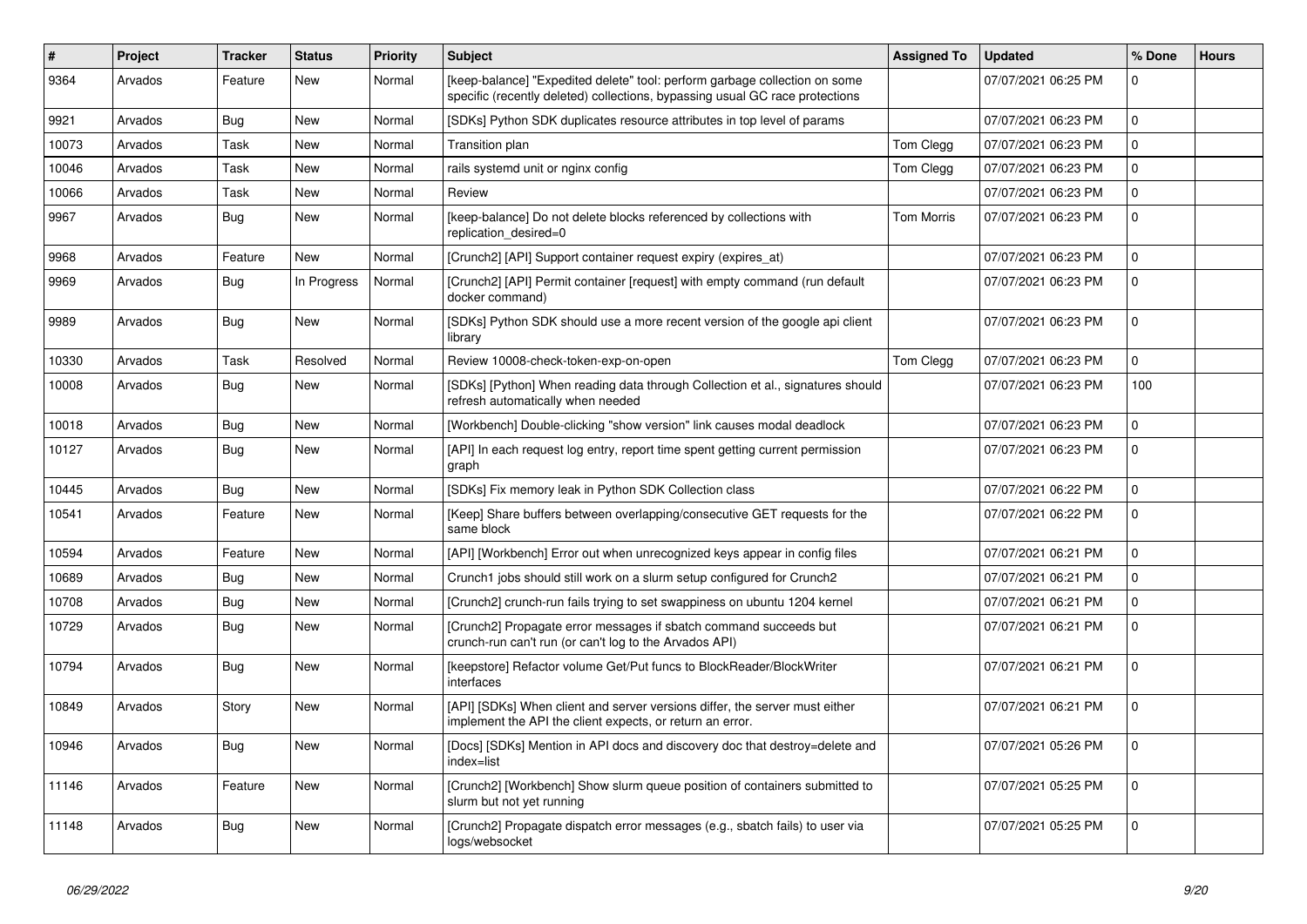| #     | Project | Tracker    | <b>Status</b> | <b>Priority</b> | <b>Subject</b>                                                                                                                                   | <b>Assigned To</b> | <b>Updated</b>      | % Done       | <b>Hours</b> |
|-------|---------|------------|---------------|-----------------|--------------------------------------------------------------------------------------------------------------------------------------------------|--------------------|---------------------|--------------|--------------|
| 11153 | Arvados | Feature    | New           | Normal          | [API] create_token script should allow operator to provide token scopes and<br>opaque comment                                                    |                    | 07/07/2021 05:25 PM | 0            |              |
| 11154 | Arvados | <b>Bug</b> | New           | Normal          | [Docs] Migrate install docs from command line flags to YAML configs<br>(keepproxy, keep-web)                                                     |                    | 07/07/2021 05:25 PM | $\Omega$     |              |
| 17854 | Arvados | Task       | Resolved      | Normal          | Review 17853-fix-write-with-rlock                                                                                                                | Tom Clegg          | 07/07/2021 03:14 PM | 0            |              |
| 3622  | Arvados | <b>Bug</b> | New           | Normal          | [API] [refactor] Move system_group, system_user, etc to class methods in<br>Group and User                                                       |                    | 07/06/2021 09:27 PM | $\Omega$     |              |
| 3738  | Arvados | Task       | New           | Normal          | arv-run-pipeline-instance: display workbench URI instead of the bare uuid                                                                        |                    | 07/06/2021 09:27 PM | 0            |              |
| 3737  | Arvados | Task       | <b>New</b>    | Normal          | Include workbench URI in discovery document                                                                                                      |                    | 07/06/2021 09:27 PM | 0            |              |
| 3365  | Arvados | Story      | New           | Normal          | [SDK] Show the Workbench URI for the job when running a job or pipeline from<br>the command line                                                 |                    | 07/06/2021 09:27 PM | $\Omega$     |              |
| 3199  | Arvados | Story      | New           | Normal          | [SDK] Keep clients (e.g., arv-put and crunch-job) ask API to refresh blob<br>signatures if expiry times are sooner than ETA of collection.create |                    | 07/06/2021 09:26 PM | 0            |              |
| 5860  | Arvados | Task       | New           | Normal          | Provide detail about expected information/presentation                                                                                           | Tom Clegg          | 07/06/2021 09:26 PM | $\Omega$     |              |
| 13484 | Arvados | Story      | New           | Normal          | Support multiple load-balanced API server nodes                                                                                                  | Ward<br>Vandewege  | 07/06/2021 09:25 PM | $\Omega$     |              |
| 11260 | Arvados | Bug        | New           | Normal          | [API] "arv group contents" produces a 404 error (seems to POST instead of<br>GET?)                                                               |                    | 07/06/2021 09:24 PM | 0            |              |
| 11261 | Arvados | <b>Bug</b> | New           | Normal          | [API] full text search on pipeline_instances table is extremely slow (wrong<br>index?)                                                           |                    | 07/06/2021 09:24 PM | 0            |              |
| 11460 | Arvados | <b>Bug</b> | In Progress   | Normal          | [SDK] avoid interfering with socket open/close - use pycurl sockoptfunction<br>instead of opensocketfunction                                     | Tom Clegg          | 07/06/2021 09:23 PM | $\Omega$     |              |
| 11531 | Arvados | Bug        | New           | Normal          | [API] clean up stale/conflicting dns data from deleted node records                                                                              |                    | 07/06/2021 09:23 PM | 0            |              |
| 11582 | Arvados | Feature    | <b>New</b>    | Normal          | [API] Delete old job/container logs in main server process, instead of rake tasks<br>invoked from cron jobs                                      |                    | 07/06/2021 09:22 PM | $\Omega$     |              |
| 11668 | Arvados | Feature    | New           | Normal          | [SDKs] Exceptions raised by Python SDK should include the "error token" if<br>provided in the API response                                       |                    | 07/06/2021 09:22 PM | 0            |              |
| 11669 | Arvados | <b>Bug</b> | In Progress   | Normal          | [Crunch2] crunch-dispatch-slurm hits scancel too much                                                                                            |                    | 07/06/2021 09:22 PM | 0            |              |
| 11863 | Arvados | <b>Bug</b> | New           | Normal          | [Go] CLI programs should exit 0 after giving -help                                                                                               |                    | 07/06/2021 09:21 PM | $\mathbf 0$  |              |
| 12082 | Arvados | Bug        | New           | Normal          | [SDKs] Improve wording of Keep error messages in Python SDK                                                                                      |                    | 07/06/2021 09:19 PM | 0            |              |
| 13293 | Arvados | Task       | Resolved      | Normal          | Review 13142-dispatch-nfiles                                                                                                                     | Tom Clegg          | 07/06/2021 09:15 PM | 0            |              |
| 13272 | Arvados | Feature    | New           | Normal          | [keep-web] read/write support for /by_id and /users                                                                                              |                    | 07/06/2021 09:14 PM | 0            |              |
| 13874 | Arvados | Story      | New           | Normal          | [CLI] arvados-server "health" subcommand                                                                                                         |                    | 07/06/2021 09:14 PM | $\mathbf{0}$ |              |
| 13048 | Arvados | Story      | New           | Normal          | Refactor crunch2 logging                                                                                                                         |                    | 07/06/2021 09:13 PM | 0            |              |
| 14922 | Arvados | Feature    | New           | Normal          | [crunch-dispatch-cloud] Run multiple containers concurrently on a single VM                                                                      |                    | 07/06/2021 09:13 PM | 0            |              |
| 8064  | Arvados | Feature    | New           | Normal          | [Keep-web] Support CORS requests with Authorization headers                                                                                      |                    | 07/06/2021 09:12 PM | 0            |              |
| 9363  | Arvados | <b>Bug</b> | New           | Normal          | [keep-balance] Avoid deleting recently-referenced blocks                                                                                         |                    | 07/06/2021 09:12 PM | $\mathbf{0}$ |              |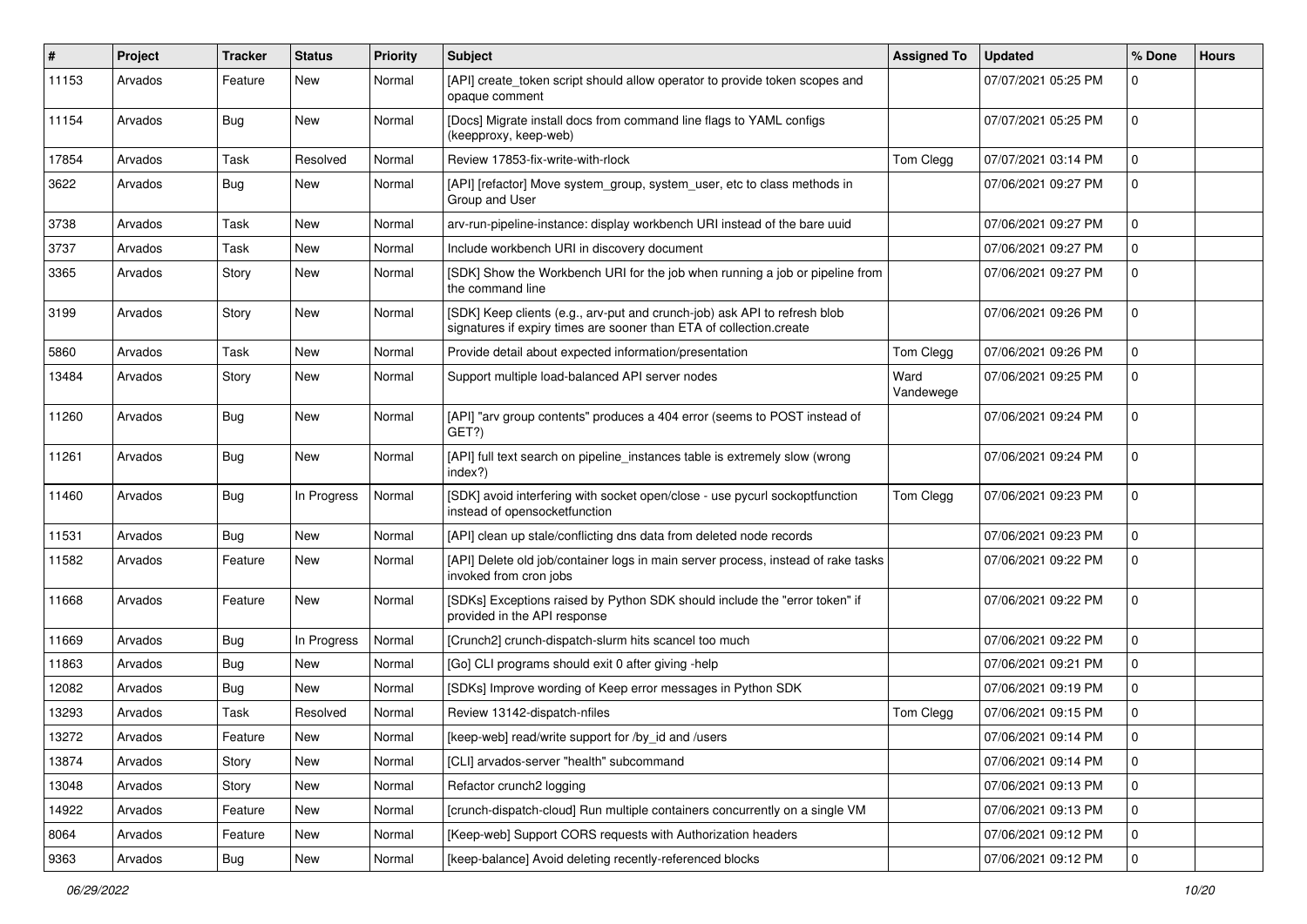| #     | Project | <b>Tracker</b> | <b>Status</b> | <b>Priority</b> | <b>Subject</b>                                                                                                                                                | <b>Assigned To</b> | <b>Updated</b>      | % Done      | <b>Hours</b> |
|-------|---------|----------------|---------------|-----------------|---------------------------------------------------------------------------------------------------------------------------------------------------------------|--------------------|---------------------|-------------|--------------|
| 2679  | Arvados | Story          | New           | Normal          | [API] If enabled by user via "preferences" checkbox in Workbench, notification<br>service sends email to owner when a workflow finishes, fails, or is failing |                    | 07/06/2021 09:12 PM | 0           |              |
| 15457 | Arvados | Feature        | New           | Normal          | [Controller] Delegate new container requests to other clusters based on<br>location of input data                                                             |                    | 07/06/2021 09:12 PM | $\Omega$    |              |
| 15505 | Arvados | Task           | New           | Normal          | Review                                                                                                                                                        | Tom Clegg          | 07/06/2021 09:12 PM | $\mathbf 0$ |              |
| 15757 | Arvados | Bug            | New           | Normal          | [FUSE] occasional deadlock in tests.test unmount.UnmountTest.test replace                                                                                     |                    | 07/06/2021 09:12 PM | $\mathbf 0$ |              |
| 15727 | Arvados | Bug            | New           | Normal          | [FUSE] Unhandled exception while getting discovery doc                                                                                                        |                    | 07/06/2021 09:12 PM | $\mathbf 0$ |              |
| 16744 | Arvados | Feature        | New           | Normal          | [keep-web] Support more S3 write APIs: DeleteObjects, POST object                                                                                             |                    | 07/06/2021 09:12 PM | $\mathbf 0$ |              |
| 16830 | Arvados | <b>Bug</b>     | New           | Normal          | [keep-web] S3 PutObject response should have content MD5                                                                                                      |                    | 07/06/2021 09:12 PM | $\mathbf 0$ |              |
| 16851 | Arvados | Bug            | New           | Normal          | [keep-balance] "underreplicated blocks" are overcounted in log messages                                                                                       |                    | 07/06/2021 09:12 PM | $\mathbf 0$ |              |
| 16852 | Arvados | Bug            | New           | Normal          | [keep-balance] replication level distribution should account for volumes' built-in<br>replication                                                             |                    | 07/06/2021 09:12 PM | $\mathbf 0$ |              |
| 17344 | Arvados | Story          | <b>New</b>    | Normal          | [boot] Make arvados-server-easy package suitable for demo use case                                                                                            | Tom Clegg          | 07/06/2021 09:12 PM | $\Omega$    |              |
| 17345 | Arvados | <b>Bug</b>     | New           | Normal          | [boot] handle dependency upgrades better in "arvados-package build"                                                                                           |                    | 07/06/2021 09:12 PM | $\Omega$    |              |
| 17468 | Arvados | Feature        | New           | Normal          | [controller] Skip repetitive OIDC UserInfo calls if access token validates as an<br>ID token                                                                  |                    | 07/06/2021 09:11 PM | $\Omega$    |              |
| 16546 | Arvados | Task           | New           | Normal          | Review                                                                                                                                                        | Tom Clegg          | 07/06/2021 09:11 PM | $\Omega$    |              |
| 10298 | Arvados | Bug            | New           | Normal          | [Crunch2] [API] Accept collection UUID or PDH as container_image in a<br>container request                                                                    |                    | 07/06/2021 09:11 PM | $\mathbf 0$ |              |
| 11183 | Arvados | Feature        | In Progress   | Normal          | [Deployment] Use consul to report health of services/components                                                                                               | Tom Clegg          | 07/06/2021 09:11 PM | $\mathbf 0$ |              |
| 12692 | Arvados | Feature        | New           | Normal          | [keep-web] Accept /t=token/c=collection/path (currently only<br>/c=collection/t=token/path)                                                                   |                    | 07/06/2021 09:11 PM | $\Omega$    |              |
| 13162 | Arvados | <b>Bug</b>     | New           | Normal          | [SDKs] Remove arvadosclient and keepclient libraries                                                                                                          |                    | 07/06/2021 09:10 PM | $\mathbf 0$ |              |
| 13763 | Arvados | Bug            | New           | Normal          | [API] groups#contents response should obey caller-provided order (not sort on<br>type first)                                                                  |                    | 07/06/2021 09:10 PM | $\Omega$    |              |
| 13995 | Arvados | Story          | <b>New</b>    | Normal          | [Controller] Port "collection update" functional tests from Rails API to controller<br>test suite                                                             |                    | 07/06/2021 09:10 PM | $\Omega$    |              |
| 13997 | Arvados | Story          | <b>New</b>    | Normal          | [Controller] Port "collection update" API from Rails                                                                                                          |                    | 07/06/2021 09:10 PM | $\Omega$    |              |
| 14001 | Arvados | Story          | New           | Normal          | [Spike] [Controller] Port "update workflow" API to controller                                                                                                 |                    | 07/06/2021 09:10 PM | $\mathbf 0$ |              |
| 14004 | Arvados | Story          | New           | Normal          | [Controller] Keep database in tune                                                                                                                            |                    | 07/06/2021 09:10 PM | $\Omega$    |              |
| 14021 | Arvados | Feature        | New           | Normal          | [crunch-dispatch-slurm] option to set job priority directly instead of using nice<br>values                                                                   |                    | 07/06/2021 09:09 PM | $\Omega$    |              |
| 14405 | Arvados | Bug            | New           | Normal          | [API] Avoid long-running transactions when sweeping trashed objects                                                                                           |                    | 07/06/2021 09:09 PM | $\mathbf 0$ |              |
| 14488 | Arvados | Bug            | New           | Normal          | [keepstore] Do not try to trash blocks that were already trashed in previous<br>sweep                                                                         |                    | 07/06/2021 09:09 PM | $\mathbf 0$ |              |
| 15025 | Arvados | Feature        | New           | Normal          | [arvados-dispatch-cloud] GCE driver (Google Compute Engine)                                                                                                   |                    | 07/06/2021 09:09 PM | $\mathbf 0$ |              |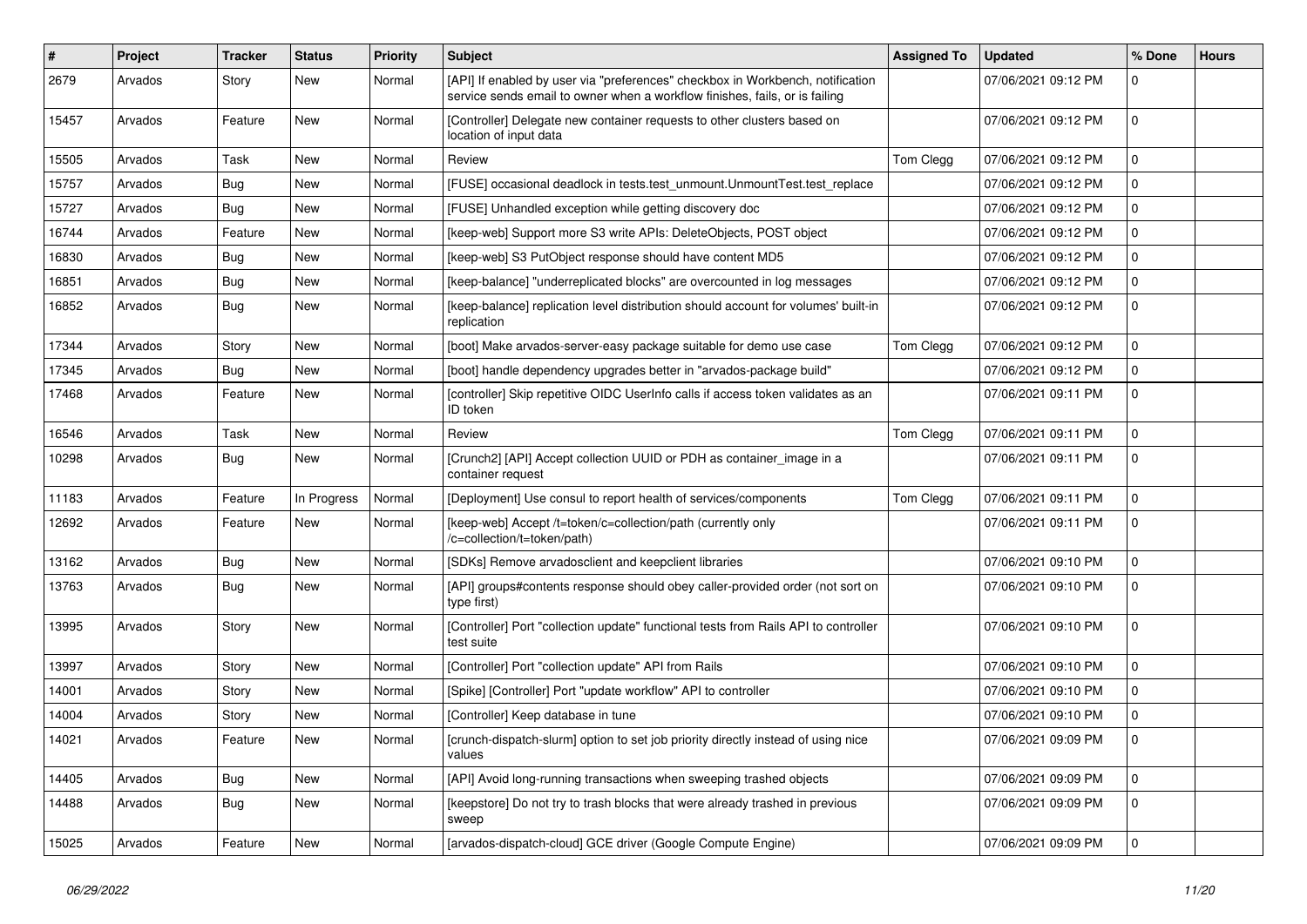| ∦     | Project | <b>Tracker</b> | <b>Status</b> | <b>Priority</b> | Subject                                                                                                                  | <b>Assigned To</b> | <b>Updated</b>      | % Done      | <b>Hours</b> |
|-------|---------|----------------|---------------|-----------------|--------------------------------------------------------------------------------------------------------------------------|--------------------|---------------------|-------------|--------------|
| 14923 | Arvados | Story          | New           | Normal          | [CWL] Reduce memory footprint by using webdav to get file/dir listings in<br>collections (instead of Python SDK)         |                    | 07/06/2021 09:09 PM | 0           |              |
| 15082 | Arvados | Feature        | New           | Normal          | [controller] [all services] Publish entire config including secrets                                                      |                    | 07/06/2021 09:09 PM | $\mathbf 0$ |              |
| 15125 | Arvados | Feature        | New           | Normal          | [keep-balance] [keepstore] Procedure to halt/reverse/investigate a suspected<br>data loss incident                       |                    | 07/06/2021 09:09 PM | $\Omega$    |              |
| 15118 | Arvados | <b>Bug</b>     | New           | Normal          | [keepstore] Return 5xx (not 4xx) if block is not found due to transient backend<br>device failure                        |                    | 07/06/2021 09:08 PM | 0           |              |
| 15697 | Arvados | Story          | New           | Normal          | [doc] explain lifecycle of Keep blocks, and how it affects storage backend<br>usage/cost                                 |                    | 07/06/2021 09:08 PM | 0           |              |
| 15758 | Arvados | Feature        | New           | Normal          | [keep-balance] [keepstore] Report blocks/bytes in trash                                                                  |                    | 07/06/2021 09:08 PM | $\mathbf 0$ |              |
| 17413 | Arvados | <b>Bug</b>     | New           | Normal          | [arv-mount] Exit (instead of undefined behavior) after unhandled exception                                               |                    | 07/06/2021 09:08 PM | 0           |              |
| 17804 | Arvados | Task           | Resolved      | Normal          | Review 17803-config-key-case-warning                                                                                     | Tom Clegg          | 06/19/2021 03:07 PM | 0           |              |
| 17810 | Arvados | Bug            | Resolved      | Normal          | [keep-web] S3 signature check fails if path contains","                                                                  | Tom Clegg          | 06/18/2021 12:39 PM | 100         |              |
| 17811 | Arvados | Task           | Resolved      | Normal          | Review 17810-s3-escape-non-unreserved-chars                                                                              | Tom Clegg          | 06/18/2021 02:59 AM | $\Omega$    |              |
| 11155 | Arvados | <b>Bug</b>     | Resolved      | Normal          | [Docs] Document keepstore S3 volume configuration                                                                        |                    | 06/16/2021 09:20 PM | $\Omega$    |              |
| 17803 | Arvados | <b>Bug</b>     | Resolved      | Normal          | [config-check] failing to warn about unrecognized config keys                                                            | Tom Clegg          | 06/16/2021 06:20 PM | 100         |              |
| 17507 | Arvados | <b>Bug</b>     | Resolved      | Normal          | [keep-web] [s3] Implement NextContinuationToken per ListObjectsV2 API                                                    | Tom Clegg          | 06/16/2021 02:07 PM | 100         |              |
| 17561 | Arvados | <b>Bug</b>     | New           | Normal          | [arvados-dispatch-cloud] inst.SetTags() and inst.Destroy() should respect<br>rate-limiting responses from cloud provider |                    | 06/02/2021 08:02 PM | 0           |              |
| 17751 | Arvados | Feature        | New           | Normal          | [arvados-dispatch-cloud] expose rate-limiting condition in metrics                                                       | Nico César         | 06/02/2021 08:02 PM | 0           |              |
| 17730 | Arvados | Task           | Resolved      | Normal          | Review 17682-fix-stutter                                                                                                 | Tom Clegg          | 05/26/2021 08:04 PM | $\Omega$    |              |
| 17202 | Arvados | <b>Bug</b>     | Resolved      | Normal          | [keep-web] Don't use 303-with-cookie when serving inline preview content as a<br>third-party site                        | Tom Clegg          | 05/25/2021 05:05 PM | 100         |              |
| 17720 | Arvados | Task           | Resolved      | Normal          | Review 17719-keep-web-pdh-cache                                                                                          | Peter Amstutz      | 05/24/2021 06:22 PM | $\mathbf 0$ |              |
| 17700 | Arvados | Task           | Resolved      | Normal          | Review 17680-oidctoken-doc                                                                                               | Peter Amstutz      | 05/20/2021 01:16 PM | 0           |              |
| 17038 | Arvados | Feature        | New           | Normal          | [controller] Option to request additional scopes, and verify additional claims,<br>during OpenID Connect auth            |                    | 05/19/2021 09:04 PM | 0           |              |
| 17693 | Arvados | Feature        | New           | Normal          | [keep-web] Improve cache efficiency for a mix of fast and slow clients                                                   |                    | 05/18/2021 08:20 PM | $\mathbf 0$ |              |
| 17668 | Arvados | Feature        | Resolved      | Normal          | [Documentation] Container shell access                                                                                   | Ward<br>Vandewege  | 05/18/2021 03:39 PM | 100         |              |
| 17610 | Arvados | <b>Bug</b>     | Resolved      | Normal          | [API] Federated token scopes are not obeyed if scopes include "GET<br>/users/current"                                    | Tom Clegg          | 05/13/2021 03:29 PM | 100         |              |
| 17343 | Arvados | Feature        | Resolved      | Normal          | [boot] Make workbench1 optional (for workbench2 integration tests, etc)                                                  | Tom Clegg          | 05/13/2021 03:18 PM | 100         |              |
| 17531 | Arvados | Feature        | Resolved      | Normal          | [controller] Remove ForceLegacyAPI14 config flag                                                                         | Tom Clegg          | 05/13/2021 03:18 PM | 100         |              |
| 13382 | Arvados | Feature        | Resolved      | Normal          | [keepstore] Write new blocks to appropriate storage class                                                                | Tom Clegg          | 05/13/2021 03:17 PM | 100         |              |
| 17299 | Arvados | Bug            | Resolved      | Normal          | [controller] runtime constraints should be spelled {API:true}, not {api:true}                                            | Nico César         | 05/13/2021 03:16 PM | 100         |              |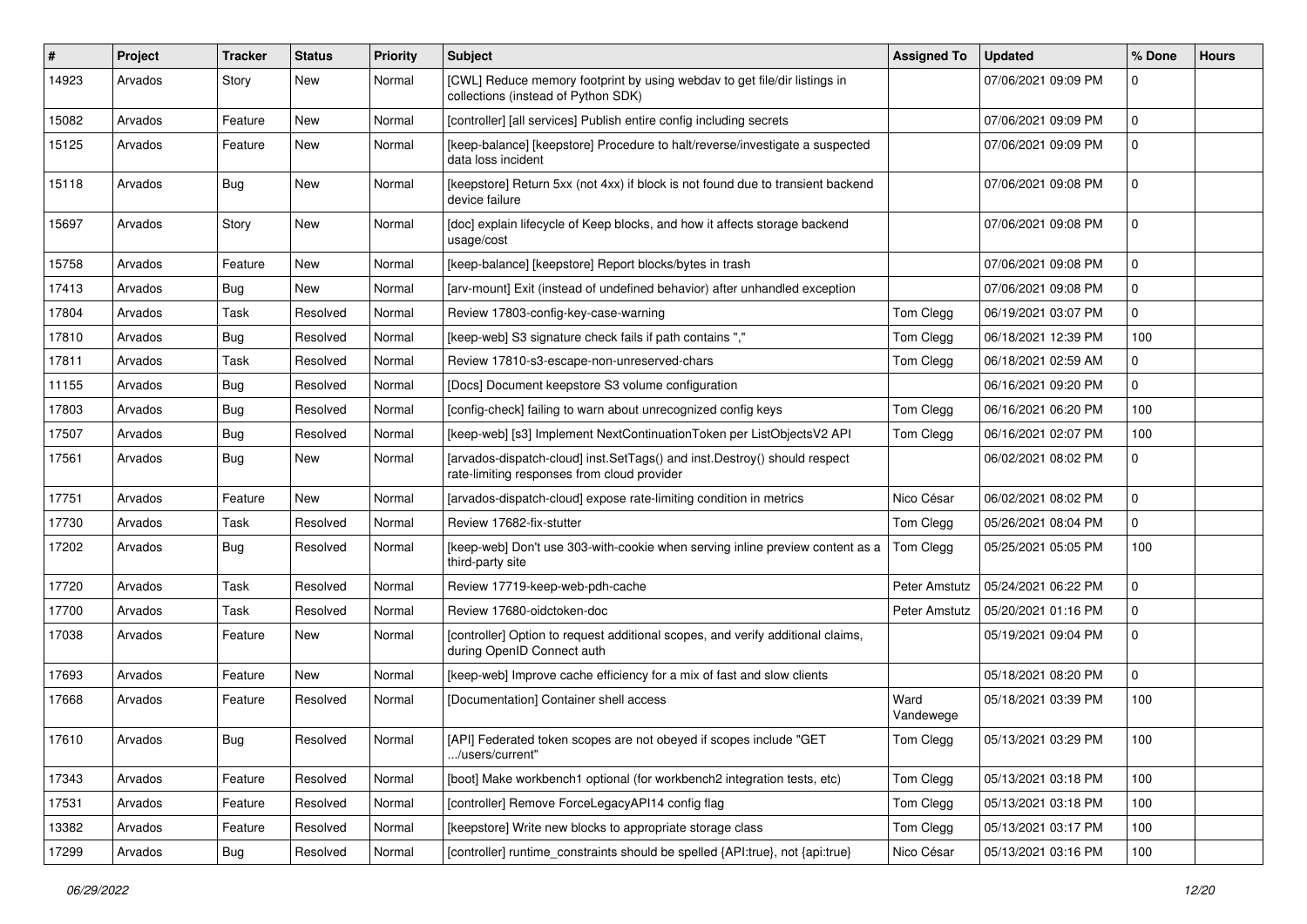| #     | Project | <b>Tracker</b> | <b>Status</b> | Priority | <b>Subject</b>                                                                                                       | <b>Assigned To</b>  | <b>Updated</b>      | % Done | <b>Hours</b> |
|-------|---------|----------------|---------------|----------|----------------------------------------------------------------------------------------------------------------------|---------------------|---------------------|--------|--------------|
| 17657 | Arvados | Feature        | Resolved      | Normal   | [container shell] support SSH port forwarding                                                                        | Tom Clegg           | 05/13/2021 03:13 PM | 100    |              |
| 17284 | Arvados | Story          | Resolved      | Normal   | [controller] Redact internal RailsAPI URLs from error messages returned to<br>caller                                 | Tom Clegg           | 05/13/2021 03:12 PM | 100    |              |
| 17529 | Arvados | <b>Bug</b>     | Resolved      | Normal   | [a-d-c] AWS/EC2 driver should return a RateLimitError to dispatcher if the<br>upstream error is RequestLimitExceeded | Tom Clegg           | 05/13/2021 03:11 PM | 100    |              |
| 16306 | Arvados | Story          | Resolved      | Normal   | [install] Build all-in-one server package using arvados-server install/boot in<br>production mode                    | Tom Clegg           | 05/13/2021 03:08 PM | 100    |              |
| 16745 | Arvados | Feature        | Resolved      | Normal   | [keep-web] Improve performance of S3 APIs using server-side cache                                                    | Tom Clegg           | 05/11/2021 07:59 PM | 100    |              |
| 17209 | Arvados | Feature        | In Progress   | Normal   | Controller forwards web requests to crunch worker nodes                                                              | Tom Clegg           | 05/11/2021 07:10 PM | 0      |              |
| 17660 | Arvados | Task           | In Progress   | Normal   | Review 17209-http-forward                                                                                            | Ward<br>Vandewege   | 05/11/2021 07:10 PM | 0      |              |
| 17639 | Arvados | Task           | Resolved      | Normal   | Review 17590-ec2-config-keys                                                                                         | Tom Clegg           | 05/10/2021 08:32 PM | 0      |              |
| 17658 | Arvados | Task           | Resolved      | Normal   | Review 17657-ssh-port-forward                                                                                        | Ward<br>Vandewege   | 05/10/2021 08:32 PM | 0      |              |
| 17611 | Arvados | Task           | Resolved      | Normal   | Review 17610-remote-token-scopes                                                                                     | Tom Clegg           | 05/05/2021 05:45 PM | 0      |              |
| 17594 | Arvados | Task           | Resolved      | Normal   | Review 17587-workbench-federated-query                                                                               | Ward<br>Vandewege   | 05/05/2021 05:45 PM | 0      |              |
| 17597 | Arvados | Bug            | New           | Normal   | [keep-web] Improve error response when AnonymousUserToken not<br>configured and no token provided by client          |                     | 04/28/2021 06:24 PM | 0      |              |
| 15865 | Arvados | Story          | <b>New</b>    | Normal   | [arvados-dispatch-cloud] Cumulative instance time and cost metrics                                                   |                     | 04/28/2021 01:38 PM | 0      |              |
| 17569 | Arvados | Task           | Resolved      | Normal   | Review 17507-listobjectsv2                                                                                           | Tom Clegg           | 04/26/2021 02:15 PM | 0      |              |
| 17566 | Arvados | Bug            | Resolved      | Normal   | [controller] Request body size incorrectly limited to 10M when content-type is<br>x-www-form-urlencoded              | Tom Clegg           | 04/23/2021 07:05 PM | 100    |              |
| 17567 | Arvados | Task           | Resolved      | Normal   | Review 17566-max-request-size                                                                                        | Tom Clegg           | 04/21/2021 08:12 PM | 0      |              |
| 17525 | Arvados | Task           | Resolved      | Normal   | Review 17392-go-write-to-storage-class                                                                               | Tom Clegg           | 04/12/2021 07:00 PM | 0      |              |
| 17382 | Arvados | Task           | Resolved      | Normal   | Review 17119-virtual-folder-from-query                                                                               | Ward<br>Vandewege   | 03/17/2021 03:58 PM | 0      |              |
| 17453 | Arvados | Task           | Resolved      | Normal   | Review 16669-oidc-access-token-fed                                                                                   | Peter Amstutz       | 03/11/2021 03:53 PM | 0      |              |
| 17023 | Arvados | Task           | Resolved      | Normal   | Manual testing federation case on dev clusters                                                                       | Tom Clegg           | 03/08/2021 04:24 PM | 0      |              |
| 17294 | Arvados | Task           | Resolved      | Normal   | Review 16669-oidc-access-token                                                                                       | Tom Clegg           | 03/03/2021 06:03 PM | 0      |              |
| 16757 | Arvados | Task           | Resolved      | Normal   | Review 16669-oidc-access-token                                                                                       | Tom Clegg           | 03/03/2021 06:03 PM | 0      |              |
| 13494 | Arvados | Story          | Resolved      | Normal   | Browse previous versions of a collection                                                                             | Lucas Di<br>Pentima | 02/18/2021 10:21 PM | 100    |              |
| 17384 | Arvados | Bug            | Resolved      | Normal   | [arvados-dispatch-cloud] Respect CrunchRunCommand and<br>CrunchRunArgumentsList configs                              | Tom Clegg           | 02/18/2021 05:39 PM | 100    |              |
| 17387 | Arvados | Task           | Resolved      | Normal   | Review 17384-crunch-run-configs                                                                                      | Tom Clegg           | 02/16/2021 04:34 PM | 0      |              |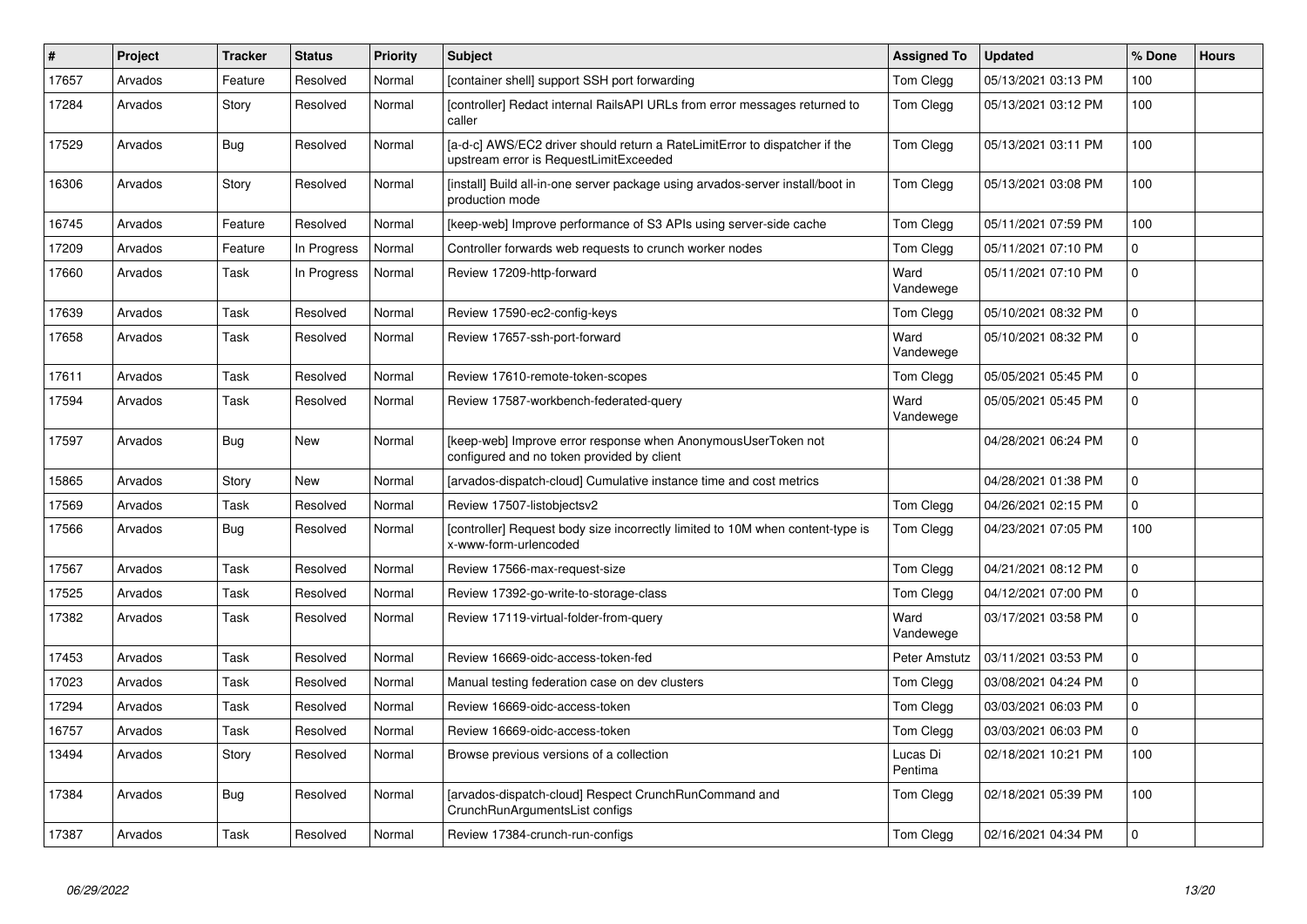| #     | Project | <b>Tracker</b> | <b>Status</b> | <b>Priority</b> | Subject                                                                                                  | <b>Assigned To</b>  | <b>Updated</b>      | % Done      | <b>Hours</b> |
|-------|---------|----------------|---------------|-----------------|----------------------------------------------------------------------------------------------------------|---------------------|---------------------|-------------|--------------|
| 17009 | Arvados | Feature        | Resolved      | Normal          | [keep-web] S3 API should accept bucket name as first component of domain<br>name                         | Tom Clegg           | 02/03/2021 03:27 PM | 100         |              |
| 16106 | Arvados | Feature        | Resolved      | Normal          | [arvados-dispatch-cloud] Azure driver support for preemptible instances                                  | Ward<br>Vandewege   | 02/02/2021 06:50 PM | 100         |              |
| 17210 | Arvados | Task           | Resolved      | Normal          | Review 17208-s3-signature-double-slash                                                                   | Tom Clegg           | 12/15/2020 03:43 PM | $\mathbf 0$ |              |
| 17191 | Arvados | Task           | Resolved      | Normal          | Review 17009-s3-vhost-list                                                                               | Tom Clegg           | 12/09/2020 08:24 PM | 0           |              |
| 17201 | Arvados | Task           | Resolved      | Normal          | Review 17199-available-port-race                                                                         | Ward<br>Vandewege   | 12/09/2020 02:24 PM | $\Omega$    |              |
| 17037 | Arvados | Feature        | New           | Normal          | [controller] Improve use of given_name/family_name fields for generic OpenID<br>Connect providers        |                     | 10/21/2020 05:33 PM | 0           |              |
| 16607 | Arvados | Task           | New           | Normal          | Review                                                                                                   | Ward<br>Vandewege   | 10/14/2020 07:52 PM | $\Omega$    |              |
| 5413  | Arvados | Feature        | Closed        | Normal          | [DRAFT] [API/SSO] Use externally-defined (e.g., LDAP) groups as permission<br>groups                     |                     | 10/07/2020 03:43 PM | $\mathbf 0$ |              |
| 12308 | Arvados | Story          | In Progress   | Normal          | [FUSE] Golang-based fuse driver                                                                          | Tom Clegg           | 10/07/2020 02:13 AM | 100         |              |
| 16850 | Arvados | <b>Bug</b>     | Resolved      | Normal          | [keep-web] Add KeyCount field to ListObjects response                                                    | Tom Clegg           | 10/07/2020 02:12 AM | 100         |              |
| 16809 | Arvados | Story          | Resolved      | Normal          | [keep-web] Check V4 signature on S3 requests, don't require sending entire<br>Arvados token as AccessKey | Tom Clegg           | 10/07/2020 02:11 AM | 100         |              |
| 16795 | Arvados | Bug            | Resolved      | Normal          | [a-d-c] flaky test                                                                                       | Tom Clegg           | 10/07/2020 02:11 AM | 100         |              |
| 16791 | Arvados | Bug            | Resolved      | Normal          | [API] flaky test case<br>use_ownership_and_permission_links_to_determine_which_logs_a_user_can<br>see    | Lucas Di<br>Pentima | 10/07/2020 02:11 AM | 100         |              |
| 16790 | Arvados | <b>Bug</b>     | Resolved      | Normal          | [keep-web] S3 ListObjects response should not have empty NextMarker field                                | Tom Clegg           | 10/07/2020 02:11 AM | 100         |              |
| 16217 | Arvados | <b>Bug</b>     | Resolved      | Normal          | [arvados-ws] Websocket server stops processing events, but stays connected                               | Tom Clegg           | 10/07/2020 02:11 AM | 100         |              |
| 16171 | Arvados | Feature        | Resolved      | Normal          | Support generic OpenID Connect login provider                                                            | Tom Clegg           | 10/07/2020 02:11 AM | 100         |              |
| 16636 | Arvados | Feature        | Resolved      | Normal          | [arvados-dispatch-cloud] Add instance metrics                                                            | Ward<br>Vandewege   | 10/07/2020 02:11 AM | 100         |              |
| 16053 | Arvados | Story          | Resolved      | Normal          | [boot] subcommand to install/update dev and runtime dependencies                                         | Tom Clegg           | 10/07/2020 02:11 AM | 100         |              |
| 16535 | Arvados | Story          | Resolved      | Normal          | [keep-web] Minimal implementation of S3 API                                                              | Tom Clegg           | 10/07/2020 02:11 AM | 100         |              |
| 16534 | Arvados | Story          | Resolved      | Normal          | [controller] facilitate database access by localdb API methods                                           | Tom Clegg           | 10/07/2020 02:11 AM | 100         |              |
| 16523 | Arvados | <b>Bug</b>     | Resolved      | Normal          | [Workbench1] uploader fails - discovery doc URL with double slash fails CORS<br>check                    | Tom Clegg           | 10/07/2020 02:11 AM | 0           |              |
| 16480 | Arvados | <b>Bug</b>     | Resolved      | Normal          | [keep-balance] should not timeout/fail when keepstore index takes more than 5<br>minutes                 | Tom Clegg           | 10/07/2020 02:11 AM | 100         |              |
| 15954 | Arvados | Story          | Resolved      | Normal          | [boot] Bring up test cluster using provided config file and source tree                                  | Tom Clegg           | 10/07/2020 02:11 AM | 100         |              |
| 16427 | Arvados | Story          | Resolved      | Normal          | "undelete" command to recover trashed blocks and restore a deleted collection                            | Tom Clegg           | 10/07/2020 02:11 AM | 100         |              |
| 16606 | Arvados | Task           | Closed        | Normal          | Review                                                                                                   | Tom Clegg           | 09/23/2020 04:07 PM | 0           |              |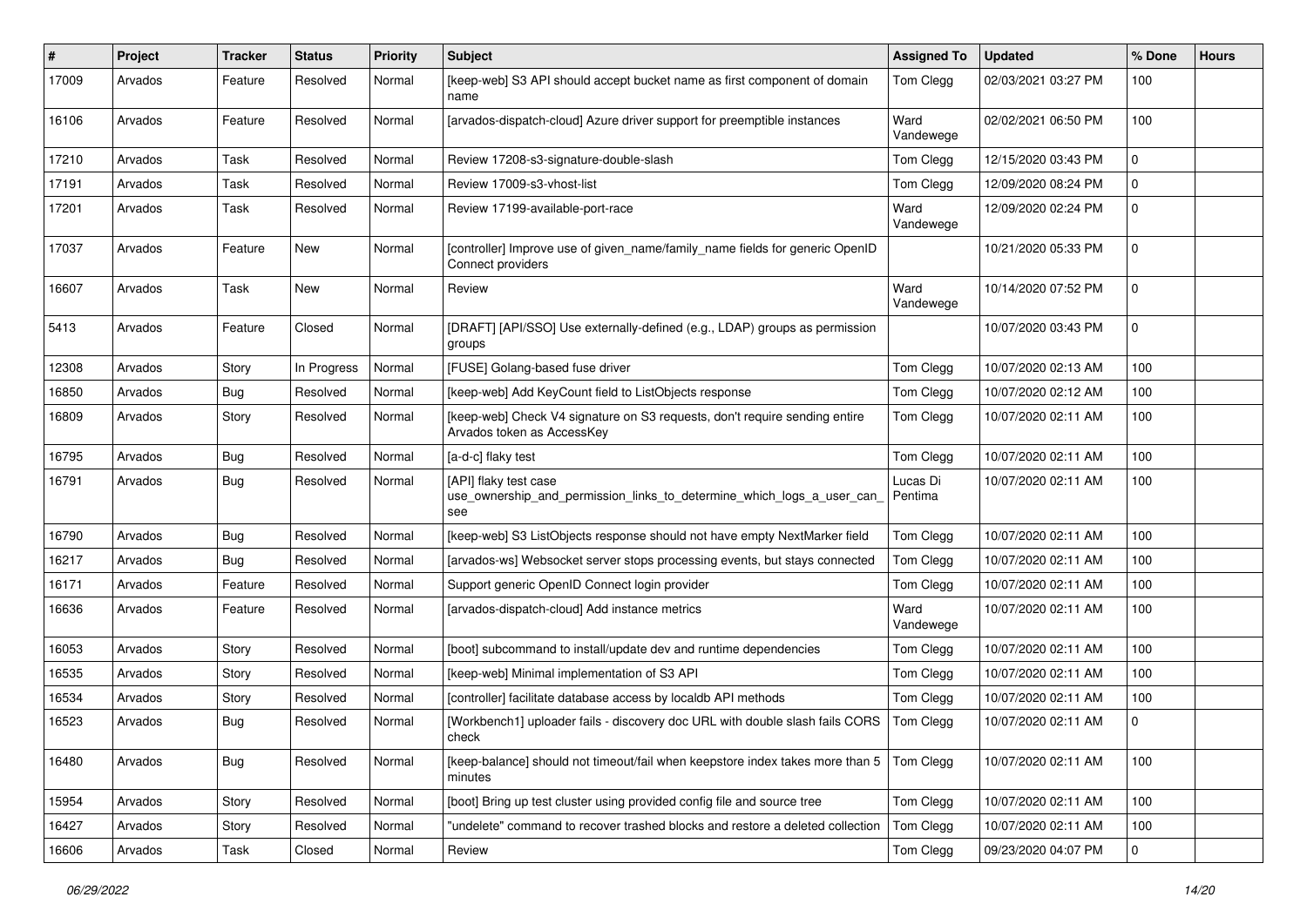| $\vert$ # | Project              | <b>Tracker</b> | <b>Status</b> | <b>Priority</b> | Subject                                                                                                                                                      | <b>Assigned To</b>  | <b>Updated</b>      | % Done       | <b>Hours</b> |
|-----------|----------------------|----------------|---------------|-----------------|--------------------------------------------------------------------------------------------------------------------------------------------------------------|---------------------|---------------------|--------------|--------------|
| 16860     | Arvados              | Task           | Resolved      | Normal          | Review 16850-s3-keycount                                                                                                                                     | Peter Amstutz       | 09/22/2020 05:14 PM | 0            |              |
| 15322     | <b>Arvados Epics</b> | Story          | Resolved      | Normal          | Replace and delete sso-provider                                                                                                                              |                     | 09/21/2020 04:10 PM | $\mathbf 0$  |              |
| 16842     | Arvados              | Bug            | Resolved      | Normal          | [keepstore] S3 driver should handle sub-second precision in timestamps                                                                                       | Tom Clegg           | 09/17/2020 06:10 PM | 100          |              |
| 16844     | Arvados              | Task           | Resolved      | Normal          | Review 16842-s3-timestamp-precision                                                                                                                          | Ward<br>Vandewege   | 09/17/2020 05:28 PM | $\Omega$     |              |
| 16836     | Arvados              | Task           | Resolved      | Normal          | Review 16834-stale-run-lock                                                                                                                                  | Tom Clegg           | 09/15/2020 06:02 PM | $\mathbf 0$  |              |
| 16798     | Arvados              | Task           | Resolved      | Normal          | Review 16795-boot-outcome-aborted                                                                                                                            | Ward<br>Vandewege   | 09/02/2020 02:20 PM | $\Omega$     |              |
| 16792     | Arvados              | Task           | Resolved      | Normal          | Review 16790-next-marker-omitempty                                                                                                                           | Tom Clegg           | 09/01/2020 05:10 PM | 0            |              |
| 16776     | Arvados              | Task           | Resolved      | Normal          | Review 16535-s3                                                                                                                                              | Tom Clegg           | 09/01/2020 02:31 PM | $\mathbf 0$  |              |
| 16740     | Arvados              | Task           | Resolved      | Normal          | Review 16723-kill-vs-requeue                                                                                                                                 | Ward<br>Vandewege   | 08/31/2020 01:44 PM | $\Omega$     |              |
| 16753     | Arvados              | Task           | Resolved      | Normal          | Review 16720-arv-mount-exception                                                                                                                             | Tom Clegg           | 08/28/2020 08:17 PM | $\mathbf 0$  |              |
| 16581     | Arvados              | Task           | Resolved      | Normal          | Review 16535-s3                                                                                                                                              | Tom Clegg           | 08/28/2020 05:54 PM | $\mathbf 0$  |              |
| 16543     | Arvados              | Task           | Closed        | Normal          | Review                                                                                                                                                       | Tom Clegg           | 08/26/2020 03:49 PM | $\mathbf 0$  |              |
| 16747     | Arvados              | Task           | Resolved      | Normal          | Review 16314-arvbox-testuserdb                                                                                                                               | Tom Clegg           | 08/26/2020 03:32 PM | $\mathbf 0$  |              |
| 16666     | Arvados              | Task           | Resolved      | Normal          | Review 16663-running-ctrs-unknown-workers                                                                                                                    | Tom Clegg           | 08/17/2020 03:01 PM | 0            |              |
| 15348     | Arvados              | Story          | Resolved      | Normal          | [pam] PAM module in Go                                                                                                                                       | Tom Clegg           | 08/04/2020 08:28 PM | 100          |              |
| 16550     | Arvados              | Task           | Resolved      | Normal          | Review 15348-pam-module                                                                                                                                      | Tom Clegg           | 07/06/2020 07:08 PM | $\mathbf 0$  |              |
| 3279      | Arvados              | Story          | Closed        | Normal          | [Workbench] Link to OFTC web chat on version/bugreport modal                                                                                                 |                     | 06/29/2020 06:32 PM | $\mathbf 0$  |              |
| 3445      | Arvados              | Feature        | Closed        | Normal          | [Workbench] Improve chooser preview for collections, and add previews for<br>objects that don't have any yet (pipeline instances, templates, jobs, projects) |                     | 06/29/2020 06:32 PM | $\mathbf 0$  |              |
| 3416      | Arvados              | Bug            | Closed        | Normal          | [API] Clean up exception raise/rescue usage, use 4xx and 5xx appropriately                                                                                   |                     | 06/29/2020 06:32 PM | $\mathbf 0$  |              |
| 3355      | Arvados              | Story          | Closed        | Normal          | [SDK] Show the API server URI for the new pipeline instance when running a<br>pipeline from the command line.                                                |                     | 06/29/2020 06:31 PM | $\Omega$     |              |
| 3172      | Arvados              | <b>Bug</b>     | Closed        | Normal          | [Workbench] Moving a pipeline instance from a private project to a shared<br>project does not also effectively share the component jobs.                     |                     | 06/29/2020 06:30 PM | $\Omega$     |              |
| 13732     | Arvados              | Task           | Closed        | Normal          | Review                                                                                                                                                       | Nico César          | 06/29/2020 06:26 PM | $\mathbf 0$  |              |
| 3179      | Arvados              | Story          | Closed        | Normal          | "Dump core" option when running a job (or every job in a pipeline): save the<br>state of a failed task's container before tearing it down.                   |                     | 06/29/2020 06:25 PM | $\mathbf 0$  |              |
| 3086      | Arvados              | <b>Bug</b>     | Closed        | Normal          | AJAX behaves strangely if login token expires                                                                                                                |                     | 06/29/2020 06:25 PM | $\mathbf 0$  |              |
| 16461     | Arvados              | Task           | Resolved      | Normal          | Review 16171-oidc-config                                                                                                                                     | Tom Clegg           | 06/17/2020 04:48 PM | $\mathbf{0}$ |              |
| 16457     | Arvados              | Bug            | Rejected      | Normal          | [ws] websocket server should obey TLS. Insecure config when connecting to<br>controller, but doesn't                                                         | Lucas Di<br>Pentima | 06/17/2020 03:32 PM | 100          |              |
| 16416     | Arvados              | Task           | Resolved      | Normal          | Review                                                                                                                                                       | Ward<br>Vandewege   | 06/03/2020 03:48 PM | $\mathbf{0}$ |              |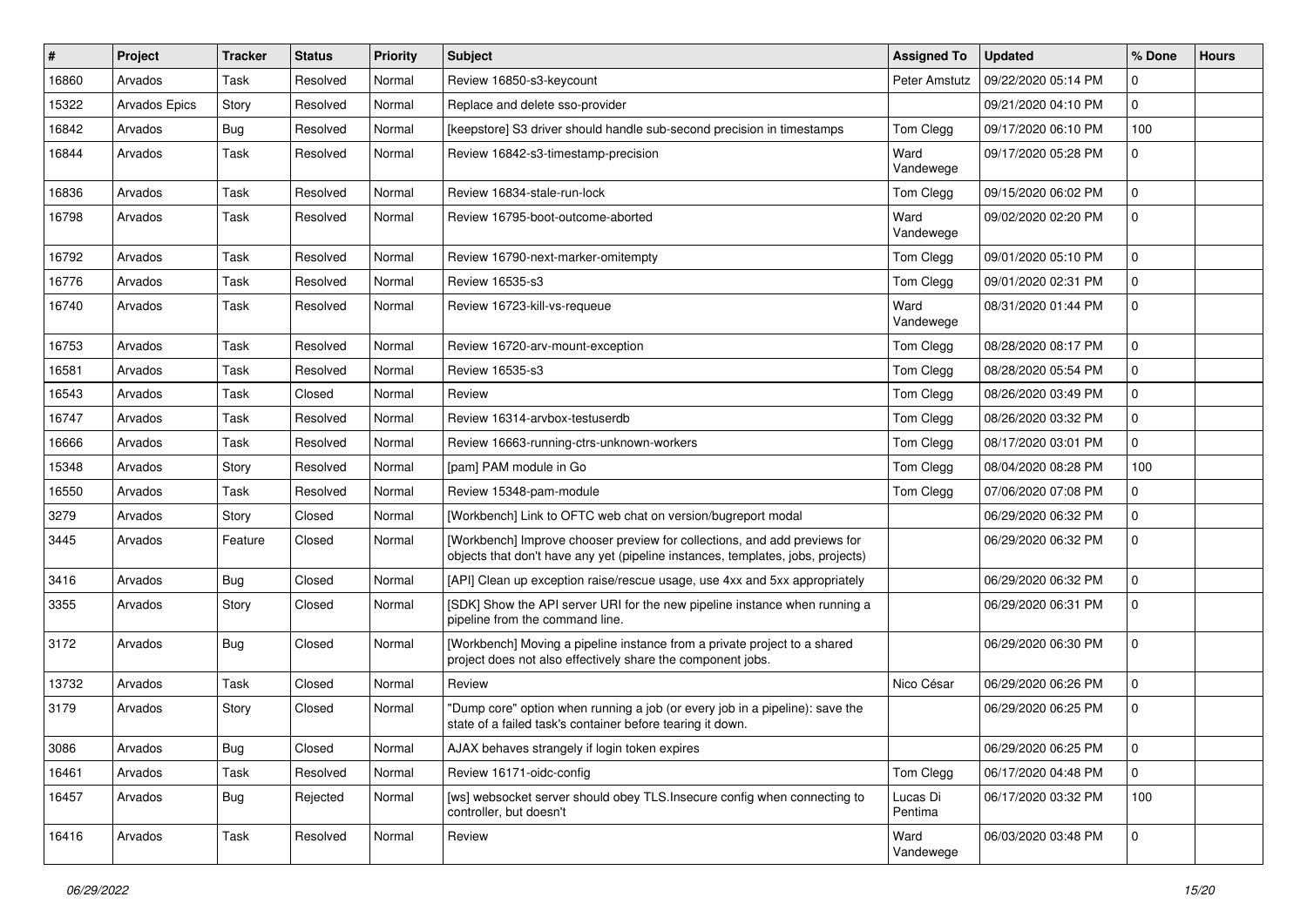| #     | Project | <b>Tracker</b> | <b>Status</b> | Priority | <b>Subject</b>                                                                              | <b>Assigned To</b>  | <b>Updated</b>      | % Done       | <b>Hours</b> |
|-------|---------|----------------|---------------|----------|---------------------------------------------------------------------------------------------|---------------------|---------------------|--------------|--------------|
| 16467 | Arvados | Task           | Resolved      | Normal   | Review 15881-Idap                                                                           |                     | 05/29/2020 08:15 PM | $\Omega$     |              |
| 16453 | Arvados | Story          | <b>New</b>    | Normal   | [controller] Expand config comment about LDAP search filters                                |                     | 05/20/2020 03:33 PM | $\Omega$     |              |
| 16412 | Arvados | Task           | Resolved      | Normal   | Review 16312-s3-signature-v4                                                                | Tom Clegg           | 05/20/2020 02:27 PM | $\Omega$     |              |
| 16436 | Arvados | <b>Bug</b>     | <b>New</b>    | Normal   | [install] Ensure postgresql has en_US.UTF-8 collation                                       |                     | 05/18/2020 03:12 PM | $\Omega$     |              |
| 16404 | Arvados | Task           | Resolved      | Normal   | Review 16387-batch-update-deactivated-user                                                  | Peter Amstutz       | 05/14/2020 06:26 PM | $\mathbf 0$  |              |
| 16358 | Arvados | Task           | Resolved      | Normal   | Review 16349-non-utc-timestamps                                                             | Tom Clegg           | 05/05/2020 06:22 PM | $\mathbf 0$  |              |
| 16359 | Arvados | Task           | Resolved      | Normal   | Review 16212-pam-install-docs                                                               | Peter Amstutz       | 05/04/2020 03:07 PM | $\mathbf 0$  |              |
| 16349 | Arvados | <b>Bug</b>     | Resolved      | Normal   | [API] Timestamp comparisons are incorrect when database session uses a<br>non-UTC time zone | Tom Clegg           | 05/01/2020 07:59 PM | 100          |              |
| 16259 | Arvados | Task           | Resolved      | Normal   | Support username/password login in Workbench2                                               | Lucas Di<br>Pentima | 04/30/2020 08:43 PM | $\Omega$     |              |
| 16343 | Arvados | <b>Bug</b>     | Resolved      | Normal   | [controller] bad routing of container_requests#create call when LoginCluster is<br>in use   | Tom Clegg           | 04/29/2020 09:22 PM | 100          |              |
| 16357 | Arvados | Task           | Resolved      | Normal   | Review 16343-create-cr-with-logincluster-token                                              | Peter Amstutz       | 04/28/2020 09:45 PM | $\mathbf 0$  |              |
| 16317 | Arvados | Task           | Resolved      | Normal   | Explain PAM setup in install docs                                                           | Tom Clegg           | 04/22/2020 09:12 PM | $\mathbf 0$  |              |
| 13688 | Arvados | Feature        | <b>New</b>    | Normal   | [API] optional asynchronous flag for create/update operations                               |                     | 04/22/2020 09:08 PM | $\Omega$     |              |
| 13623 | Arvados | Bug            | Resolved      | Normal   | [Documentation] Update install docs to acknowledge systemd                                  |                     | 04/22/2020 09:02 PM | $\mathbf 0$  |              |
| 13574 | Arvados | Story          | New           | Normal   | [Controller] Update container priorities asynchronously                                     |                     | 04/22/2020 09:00 PM | $\mathbf 0$  |              |
| 16342 | Arvados | Task           | Resolved      | Normal   | Review 16328-keep-proxy-uses-config.yaml-to-find-keepstores                                 | Ward<br>Vandewege   | 04/22/2020 01:37 AM | $\mathbf 0$  |              |
| 16099 | Arvados | Task           | Resolved      | Normal   | Review 16053-install-deps                                                                   | Tom Clegg           | 04/07/2020 08:40 PM | $\mathbf 0$  |              |
| 16232 | Arvados | Task           | Resolved      | Normal   | [ops] Add arvados-ws to prometheus configs                                                  |                     | 04/07/2020 06:13 PM | $\mathbf 0$  |              |
| 16309 | Arvados | Task           | Resolved      | Normal   | Review 16217-ws-metrics                                                                     | Tom Clegg           | 04/07/2020 06:13 PM | $\Omega$     |              |
| 16231 | Arvados | Task           | Resolved      | Normal   | Export event counters as metrics                                                            | Tom Clegg           | 04/02/2020 02:33 PM | $\Omega$     |              |
| 16230 | Arvados | Task           | Resolved      | Normal   | Review 16217-ws-ping                                                                        | Tom Clegg           | 03/31/2020 08:28 PM | $\mathbf 0$  |              |
| 16032 | Arvados | Task           | Resolved      | Normal   | Review 15954-boot-test-cluster                                                              | Tom Clegg           | 03/11/2020 02:33 PM | $\mathbf 0$  |              |
| 16224 | Arvados | <b>Bug</b>     | New           | Normal   | [tests] Jenkins isn't testing the python SDK on python3                                     |                     | 03/06/2020 06:36 PM | $\mathbf 0$  |              |
| 16151 | Arvados | Bug            | Resolved      | Normal   | Python SDK dependency rule sabotages tests                                                  | Peter Amstutz       | 03/03/2020 02:28 PM | $\Omega$     |              |
| 16172 | Arvados | <b>Bug</b>     | Resolved      | Normal   | Remote token validation broken: controller doesn't propagate "remote" param                 | Tom Clegg           | 02/26/2020 04:41 PM | 100          |              |
| 16098 | Arvados | Task           | Resolved      | Normal   | Review 12308-cgofuse                                                                        | Tom Clegg           | 02/26/2020 03:31 PM | $\mathsf{O}$ |              |
| 16173 | Arvados | Task           | Resolved      | Normal   | Review 16172-remote-token-validation                                                        | Lucas Di<br>Pentima | 02/25/2020 07:04 PM | $\mathbf 0$  |              |
| 16147 | Arvados | Task           | Resolved      | Normal   | Review 16100-mime-types                                                                     | Tom Clegg           | 02/24/2020 10:11 PM | $\mathbf 0$  |              |
| 16095 | Arvados | Task           | Resolved      | Normal   | Review 16039-fuse-forward-slash-sub                                                         | Peter Amstutz       | 02/18/2020 06:12 PM | $\Omega$     |              |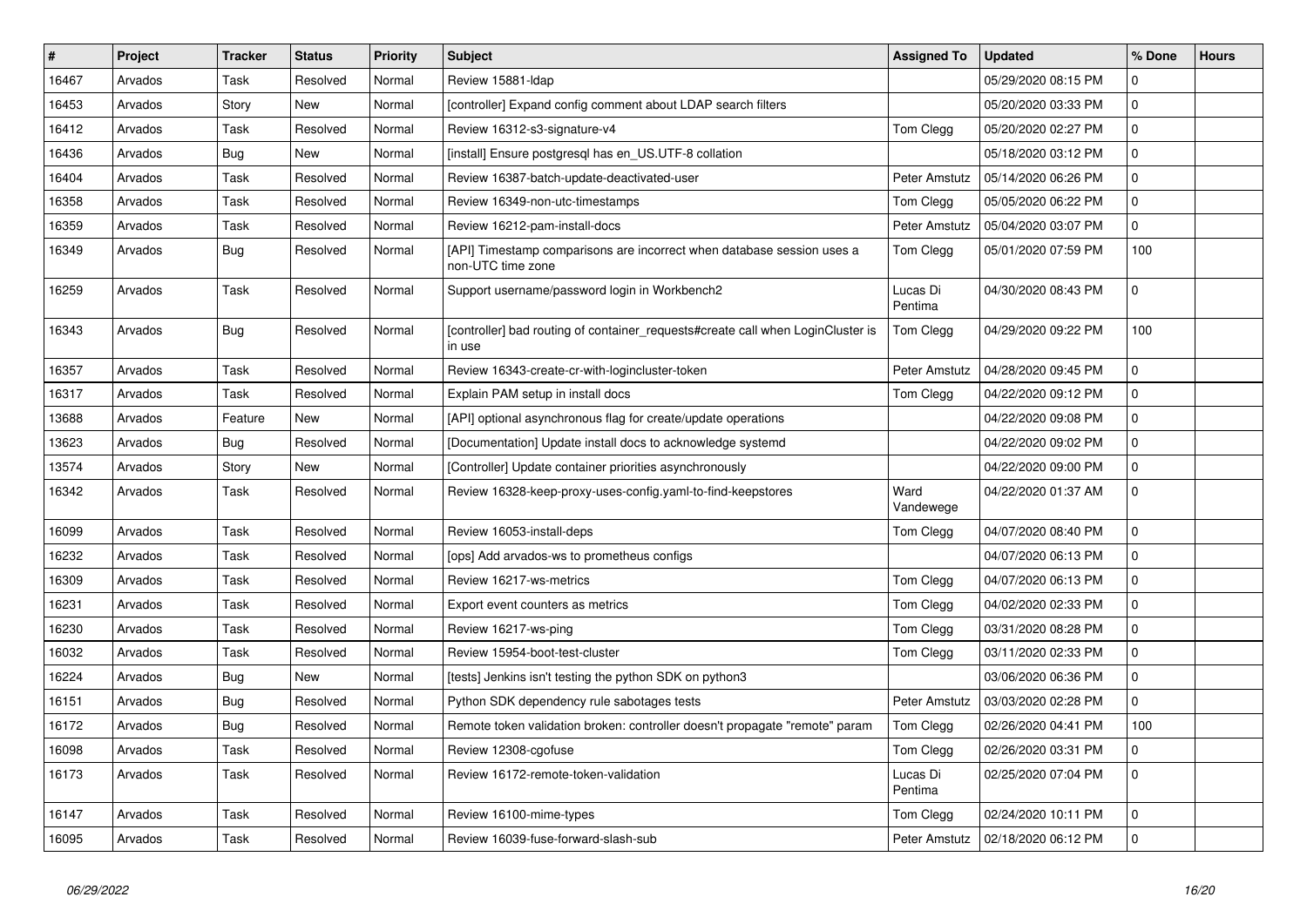| #     | Project | <b>Tracker</b> | <b>Status</b> | <b>Priority</b> | <b>Subject</b>                                                                                                                                                       | <b>Assigned To</b>  | <b>Updated</b>      | % Done      | <b>Hours</b> |
|-------|---------|----------------|---------------|-----------------|----------------------------------------------------------------------------------------------------------------------------------------------------------------------|---------------------|---------------------|-------------|--------------|
| 16100 | Arvados | <b>Bug</b>     | Resolved      | Normal          | [keep-web] Avoid sniffing for content type when file extension matches a MIME<br>type                                                                                | Tom Clegg           | 02/18/2020 03:54 PM | 100         |              |
| 16153 | Arvados | Task           | Resolved      | Normal          | Review 16152-keep-balance-http-crash                                                                                                                                 | Peter Amstutz       | 02/13/2020 11:30 PM | $\mathbf 0$ |              |
| 12594 | Arvados | <b>Bug</b>     | Closed        | Normal          | [crunch1] crunchrunner should report "signal: SIGKILL" instead of "exit code -1'<br>if command exits via signal                                                      |                     | 02/12/2020 02:27 PM | 0           |              |
| 12566 | Arvados | Feature        | Closed        | Normal          | [arv-mount] --unmount should sync/wait and unmount gracefully unless<br>otherwise specified                                                                          |                     | 02/12/2020 02:26 PM | 0           |              |
| 12296 | Arvados | Bug            | Closed        | Normal          | [API] [Node Manager] [Docs] Fix recommendations and explanations for<br>various max-nodes configs                                                                    |                     | 02/11/2020 09:03 PM | 0           |              |
| 16142 | Arvados | Task           | Resolved      | Normal          | Review 16141-gosdk-missing-fields                                                                                                                                    | Lucas Di<br>Pentima | 02/11/2020 04:58 PM | $\Omega$    |              |
| 16135 | Arvados | Task           | Resolved      | Normal          | Review 16133-federation-loop                                                                                                                                         | Peter Amstutz       | 02/11/2020 03:03 PM | 0           |              |
| 15775 | Arvados | Story          | Resolved      | Normal          | [arvados-dispatch-cloud] Promote a-d-c from "experimental" to default in install<br>docs                                                                             | Peter Amstutz       | 02/07/2020 04:28 PM | $\Omega$    |              |
| 15776 | Arvados | Story          | Resolved      | Normal          | [arvados-dispatch-cloud] Add nodemanager->a-d-c instructions to upgrade<br>notes                                                                                     | Peter Amstutz       | 02/07/2020 04:28 PM | 0           |              |
| 9867  | Arvados | Story          | Closed        | Normal          | [API] [Crunch] Permit UUIDs to be used in crunch1 job script parameters                                                                                              |                     | 02/06/2020 07:12 PM | $\Omega$    |              |
| 16120 | Arvados | Feature        | New           | Normal          | [arvados-server] Add profiling flag to service components                                                                                                            |                     | 02/04/2020 03:49 PM | 0           |              |
| 9541  | Arvados | Feature        | In Progress   | Normal          | [Keep] Handle HEAD requests without allocating a data buffer                                                                                                         | Tom Clegg           | 01/29/2020 03:10 PM | 0           |              |
| 9539  | Arvados | Story          | Closed        | Normal          | [Keep] clarify/update -help message                                                                                                                                  |                     | 01/29/2020 03:09 PM | 0           |              |
| 9496  | Arvados | <b>Bug</b>     | Closed        | Normal          | [API] Ensure 'items_available' and 'items' (in list responses) both reflect the<br>same database state                                                               |                     | 01/29/2020 03:07 PM | $\Omega$    |              |
| 9429  | Arvados | Bug            | Closed        | Normal          | [API] Docker image name resolution should not disqualify a well-formed tag link<br>merely because an older badly-formed link exists with the same name and<br>target |                     | 01/29/2020 03:04 PM | $\Omega$    |              |
| 16081 | Arvados | <b>Bug</b>     | Resolved      | Normal          | [doc] version selector drop-down menu cannot be opened                                                                                                               | Peter Amstutz       | 01/23/2020 10:27 PM | 0           |              |
| 16069 | Arvados | Story          | <b>New</b>    | Normal          | [boot] start a dev cluster                                                                                                                                           |                     | 01/22/2020 07:34 PM | $\mathbf 0$ |              |
| 15910 | Arvados | <b>Bug</b>     | Resolved      | Normal          | [crunch-run] Crash while writing output files                                                                                                                        | Tom Clegg           | 01/22/2020 02:55 PM | 100         |              |
| 15848 | Arvados | <b>Bug</b>     | Resolved      | Normal          | [Workbench1] multi-site search does not display results                                                                                                              | Lucas Di<br>Pentima | 01/22/2020 02:53 PM | 100         |              |
| 15819 | Arvados | <b>Bug</b>     | Resolved      | Normal          | [packages] workbench dev package not being built                                                                                                                     |                     | 01/22/2020 02:52 PM | 0           |              |
| 15673 | Arvados | <b>Bug</b>     | Resolved      | Normal          | [SDKs][Ruby] Update faraday usage                                                                                                                                    | Tom Clegg           | 01/22/2020 02:51 PM | 0           |              |
| 13647 | Arvados | Feature        | Resolved      | Normal          | [keepstore] Load cluster configuration file                                                                                                                          | Tom Clegg           | 01/22/2020 02:45 PM | 100         |              |
| 11016 | Arvados | Story          | Resolved      | Normal          | Document how to choose a suitable blob signature TTL                                                                                                                 | Tom Clegg           | 01/22/2020 02:45 PM | 100         |              |
| 15795 | Arvados | Story          | Resolved      | Normal          | [API] Accept configured SystemRootToken without doing a database lookup                                                                                              | Peter Amstutz       | 01/22/2020 02:41 PM | 100         |              |
| 15799 | Arvados | <b>Bug</b>     | Resolved      | Normal          | [Workbench1] multi-site search broken due to bogus default baseURL                                                                                                   | Tom Clegg           | 01/22/2020 02:09 PM | 100         |              |
| 15014 | Arvados | <b>Bug</b>     | Resolved      | Normal          | [Workbench] Hide busy/idle nodes display when crunch1 is not active                                                                                                  | Tom Clegg           | 01/21/2020 09:38 PM | 100         |              |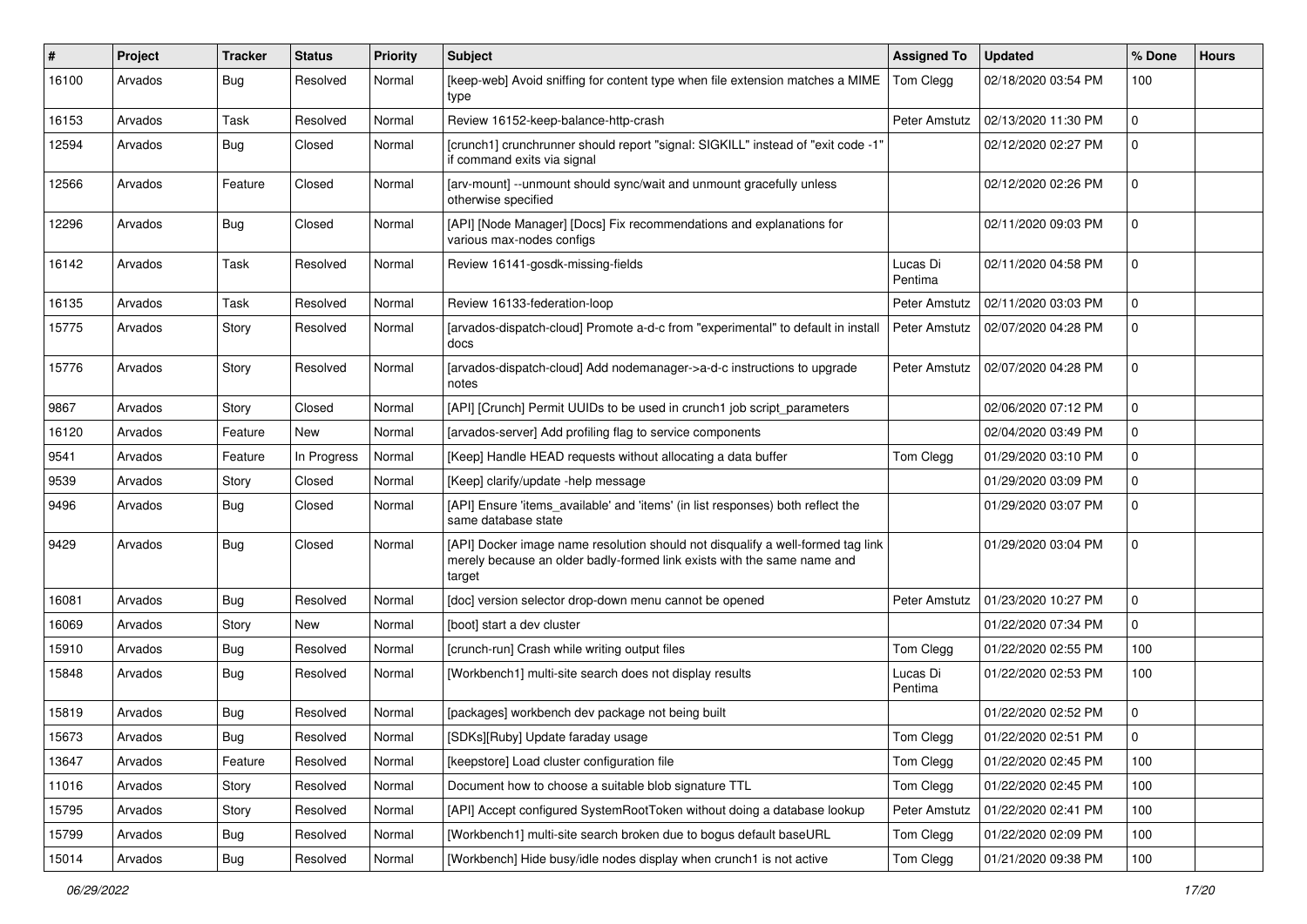| ∦     | Project | <b>Tracker</b> | <b>Status</b> | <b>Priority</b> | <b>Subject</b>                                                                                                                 | <b>Assigned To</b>  | <b>Updated</b>      | % Done       | <b>Hours</b> |
|-------|---------|----------------|---------------|-----------------|--------------------------------------------------------------------------------------------------------------------------------|---------------------|---------------------|--------------|--------------|
| 12020 | Arvados | <b>Bug</b>     | Resolved      | Normal          | [Tests] Flaky test in Python SDK<br>tests.test_events.WebsocketTest.test_subscribe_poll                                        | Tom Clegg           | 01/21/2020 09:37 PM | 100          |              |
| 15779 | Arvados | Story          | Resolved      | Normal          | [workbench2] [docs] Add workbench2 to install guide                                                                            | Ward<br>Vandewege   | 01/21/2020 09:27 PM | 100          |              |
| 15759 | Arvados | Story          | Resolved      | Normal          | [arvados-dispatch-cloud] deploy/run correct version of crunch-run binary on<br>worker nodes                                    | Tom Clegg           | 01/21/2020 09:27 PM | 100          |              |
| 15345 | Arvados | Feature        | Resolved      | Normal          | [arvados-dispatch-cloud] kill container (management API)                                                                       | Tom Clegg           | 01/21/2020 09:23 PM | 100          |              |
| 15107 | Arvados | Story          | Resolved      | Normal          | [controller] Implement native Google login (configurable as an alternative to<br>sso-provider)                                 | Tom Clegg           | 01/21/2020 09:22 PM | 100          |              |
| 15026 | Arvados | Story          | Resolved      | Normal          | [arvados-dispatch-cloud] Cloud driver/config testing tool                                                                      | Tom Clegg           | 01/21/2020 09:21 PM | 100          |              |
| 10998 | Arvados | Feature        | Resolved      | Normal          | [keep-web] configurable block cache size                                                                                       | Lucas Di<br>Pentima | 01/21/2020 09:20 PM | 100          |              |
| 15340 | Arvados | Feature        | Resolved      | Normal          | [arvados-dispatch-cloud] Error-counting metrics                                                                                | Tom Clegg           | 01/21/2020 09:15 PM | 100          |              |
| 14931 | Arvados | Story          | Resolved      | Normal          | [arvados-dispatch-cloud] Configurable instance tags                                                                            | Tom Clegg           | 01/21/2020 09:10 PM | 100          |              |
| 9031  | Arvados | Story          | Closed        | Normal          | [SDKs] arv-run-pipeline-instance accepts json objects/arrays as script<br>parameter values                                     |                     | 01/21/2020 06:20 PM | $\mathbf 0$  |              |
| 8754  | Arvados | Feature        | <b>New</b>    | Normal          | [Tests] Add code-checking tools to CI test pipeline                                                                            |                     | 01/18/2020 01:09 AM | 0            |              |
| 8964  | Arvados | Story          | Closed        | Normal          | [SDKs] Design more idiomatic and convenient Go SDK                                                                             |                     | 01/18/2020 01:05 AM | 0            |              |
| 8626  | Arvados | Feature        | Closed        | Normal          | [Keep] Configurable free space target for each volume -- don't delete blocks<br>when that much free space is already available |                     | 01/18/2020 12:56 AM | $\mathbf 0$  |              |
| 8283  | Arvados | <b>Bug</b>     | Closed        | Normal          | [Crunch] crunch-dispatch should run git as www-data, not root                                                                  |                     | 01/18/2020 12:42 AM | $\mathbf 0$  |              |
| 6957  | Arvados | Story          | Rejected      | Normal          | [SSO] Move sso-provider into arvados tree                                                                                      |                     | 01/15/2020 09:16 PM | $\mathbf 0$  |              |
| 7240  | Arvados | Feature        | Closed        | Normal          | [Keep] keep-rsync should support "verify-existing" flag                                                                        |                     | 01/15/2020 08:31 PM | $\mathbf 0$  |              |
| 7180  | Arvados | Bug            | Closed        | Normal          | [Keep] [SDKs] Logic about which services to try should not reference<br>service_type                                           |                     | 01/15/2020 08:29 PM | $\mathbf 0$  |              |
| 6933  | Arvados | <b>Bug</b>     | Closed        | Normal          | [Documentation] Use the same example/demo users and domain names<br>throughout                                                 |                     | 01/15/2020 08:05 PM | $\mathbf 0$  |              |
| 6707  | Arvados | Feature        | Resolved      | Normal          | [Documentation] Reserve uuid_prefix "zzz{anything}" for self-assigned trial/test<br>deploys.                                   |                     | 01/15/2020 08:01 PM | 0            |              |
| 6667  | Arvados | Feature        | Closed        | Normal          | [SDKs] Support HTTP proxy configuration using env vars                                                                         |                     | 01/15/2020 08:01 PM | 0            |              |
| 6664  | Arvados | <b>Bug</b>     | Resolved      | Normal          | [Tests] Generate code coverage reports for Go code in Jenkins test suite                                                       |                     | 01/15/2020 07:59 PM | 0            |              |
| 6690  | Arvados | <b>Bug</b>     | Closed        | Normal          | [Deployment] Better strategy for keeping Ruby up-to-date (both RVM and<br>manual installs lag behind)                          |                     | 01/15/2020 07:59 PM | 0            |              |
| 5615  | Arvados | Story          | Closed        | Normal          | [Documentation] Pipeline/job Log tabs should link to (new) doc page(s) about<br>how to read job logs and graphs.               |                     | 01/15/2020 07:40 PM | $\mathbf 0$  |              |
| 4834  | Arvados | Story          | Closed        | Normal          | [Workbench] Show runtime stats graph for a completed job/pipeline                                                              |                     | 01/15/2020 07:03 PM | $\mathbf{0}$ |              |
| 4735  | Arvados | Feature        | Closed        | Normal          | [Workbench] Add "manage tokens" section on account page                                                                        |                     | 01/15/2020 07:01 PM | $\mathbf 0$  |              |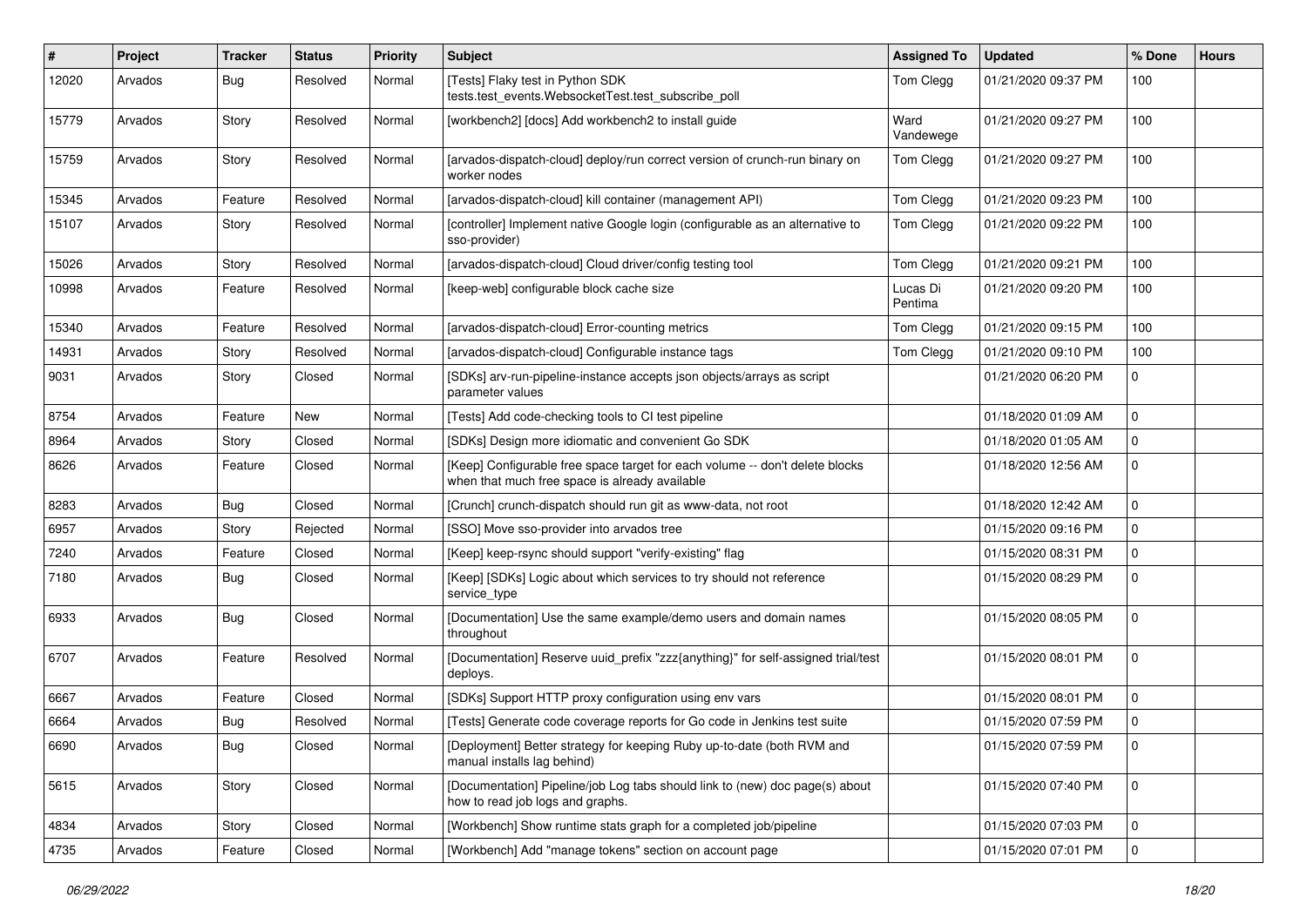| ∦     | Project | <b>Tracker</b> | <b>Status</b> | Priority | Subject                                                                                                                                                                                | <b>Assigned To</b> | <b>Updated</b>      | % Done      | <b>Hours</b> |
|-------|---------|----------------|---------------|----------|----------------------------------------------------------------------------------------------------------------------------------------------------------------------------------------|--------------------|---------------------|-------------|--------------|
| 3874  | Arvados | Feature        | Closed        | Normal   | [Crunch] "Resume job" API: clone a job and all of its tasks, reset failed tasks to<br>"todo" state                                                                                     |                    | 01/15/2020 06:59 PM | 0           |              |
| 15823 | Arvados | Story          | Resolved      | Normal   | [arvados-dispatch-cloud] Add arvados-dispatch-cloud management APIs to doc   Tom Clegg<br>site                                                                                         |                    | 01/15/2020 04:01 PM | 100         |              |
| 13648 | Arvados | Story          | Resolved      | Normal   | [Epic] Use one cluster configuration file for all components                                                                                                                           |                    | 01/08/2020 05:09 PM | 0           |              |
| 3760  | Arvados | Feature        | Closed        | Normal   | [Workbench] When referencing an object that is not readable (e.g., deleted or<br>no longer readable) the link should not be clickable and a tooltip(?) should<br>explain why.          |                    | 01/03/2020 08:48 PM | 0           |              |
| 3638  | Arvados | Bug            | Closed        | Normal   | [Workbench] [Draft] When moving a job or pipeline between projects, outputs<br>and logs should move too.                                                                               |                    | 01/03/2020 08:46 PM | 0           |              |
| 3646  | Arvados | Story          | Closed        | Normal   | [Workbench] Toggle enable_job_reuse flag using pipeline instance<br>show/edit/run page                                                                                                 |                    | 01/03/2020 08:46 PM | 0           |              |
| 3695  | Arvados | Story          | Closed        | Normal   | [Documentation] Replace direct job submission examples with<br>single-component pipeline instances                                                                                     |                    | 01/03/2020 08:46 PM | 0           |              |
| 3385  | Arvados | Bug            | Closed        | Normal   | [Workbench] Clarify in the log viewer the difference between tasks that failed,<br>and tasks that were cancelled (because some other task failed, or the job itself<br>was cancelled). |                    | 01/03/2020 04:30 PM | 0           |              |
| 3380  | Arvados | Feature        | Resolved      | Normal   | [SDK] Command line tools should accept a --version command                                                                                                                             |                    | 01/03/2020 04:30 PM | 0           |              |
| 3378  | Arvados | Story          | Closed        | Normal   | [Documentation] Howto: Download a few hundred files from a public web<br>server and run a simple program on them.                                                                      |                    | 01/03/2020 04:30 PM | 0           |              |
| 3371  | Arvados | Bug            | Closed        | Normal   | [SDK] arv-put network timeout should be configurable at runtime with --timeout<br>argument                                                                                             |                    | 01/03/2020 04:30 PM | 0           |              |
| 3369  | Arvados | Bug            | Closed        | Normal   | [Documentation] CLI usage page should help you install the CLI tools on your<br>workstation                                                                                            |                    | 01/03/2020 04:30 PM | 0           |              |
| 3348  | Arvados | Story          | Closed        | Normal   | [Workbench] Select two jobs, compare outputs and source code side by side                                                                                                              |                    | 01/03/2020 04:30 PM | 0           |              |
| 3353  | Arvados | Bug            | Closed        | Normal   | [SDK] "arv keep less" uses Perl client library                                                                                                                                         |                    | 01/03/2020 04:30 PM | 0           |              |
| 3346  | Arvados | Bug            | Closed        | Normal   | ActiveRecord::SaveFailed exception does not include useful error message if<br>AuthorizedKey#permission_to_set_authorized_user_uuid fails during<br>@object.save!                      |                    | 01/03/2020 04:29 PM | 0           |              |
| 3308  | Arvados | Story          | Closed        | Normal   | [Documentation] Present an efficient pattern for developing a C program using<br>Crunch                                                                                                |                    | 01/03/2020 04:29 PM | 0           |              |
| 3297  | Arvados | Story          | Closed        | Normal   | [Documentation] Design document for API server                                                                                                                                         |                    | 01/03/2020 04:29 PM | 0           |              |
| 3233  | Arvados | Story          | Closed        | Normal   | [Documentation] First page of doc.arvados.org links to tutorial page on wiki.                                                                                                          |                    | 01/03/2020 04:28 PM | 0           |              |
| 3255  | Arvados | Story          | Closed        | Normal   | [Documentation] Websocket example: trigger a pipeline whenever a new<br>dataset is added to a project                                                                                  |                    | 01/03/2020 04:28 PM | $\mathbf 0$ |              |
| 3216  | Arvados | Story          | Closed        | Normal   | [Workbench] User profile page with editable description for displaying to other<br>users. Notification item reminds new users to provide a description.                                |                    | 01/03/2020 04:27 PM | $\mathbf 0$ |              |
| 2056  | Arvados | Story          | Closed        | Normal   | Workbench displays a summary of activity on all objects belonging to me / all<br>objects in a specific folder.                                                                         |                    | 01/03/2020 04:22 PM | $\mathbf 0$ |              |